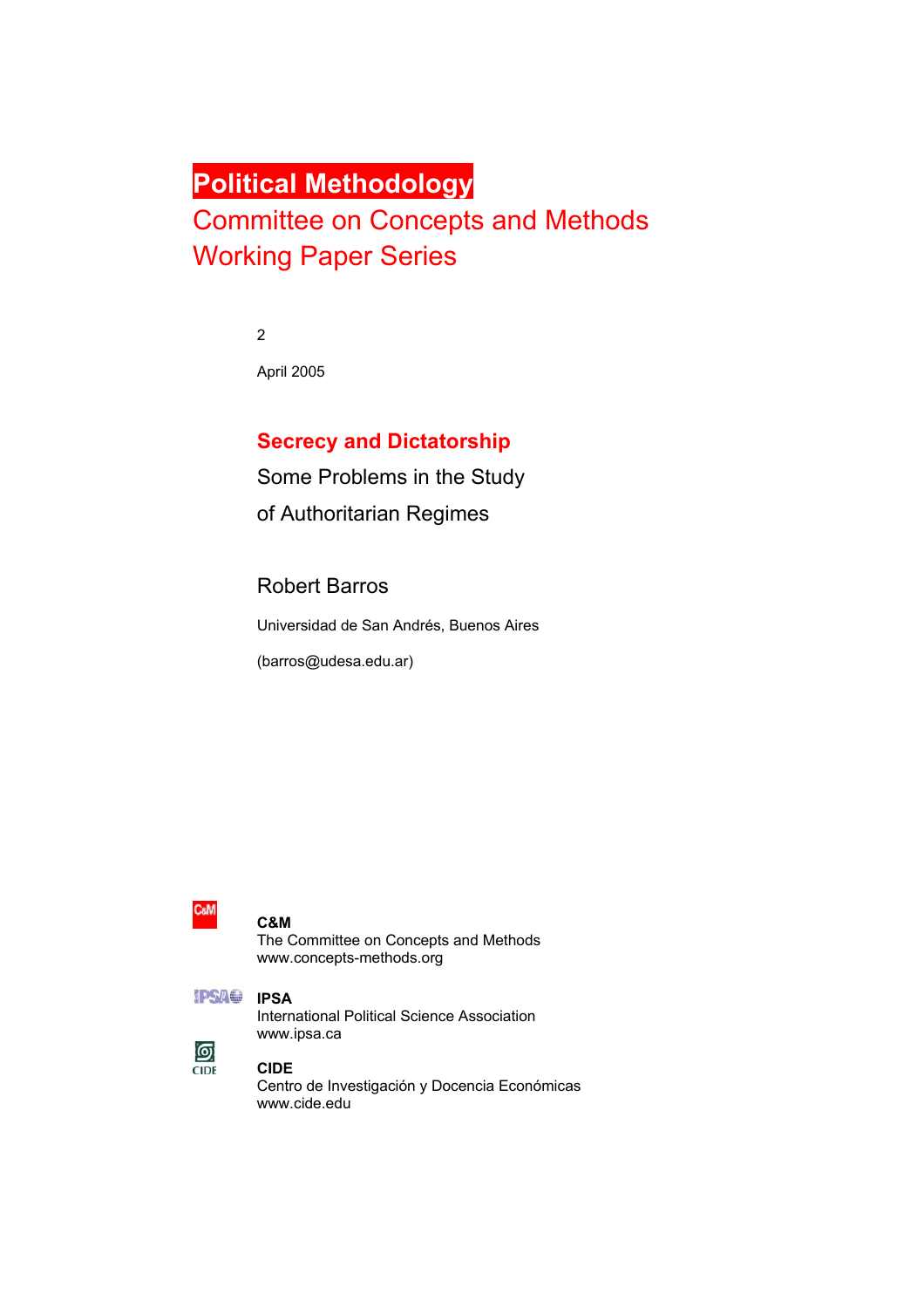#### **Editor**

Andreas Schedler (CIDE, Mexico City)

#### **Editorial Board**

*José Antonio Cheibub*, Yale University

*Michael Coppedge*, University of Notre Dame

*John Gerring*, Boston University

*George J. Graham*, Vanderbilt University

*Russell Hardin*, New York University

*Evelyne Huber*, University of North Carolina at Chapel Hill

*James Johnson*, University of Rochester

*Gary King*, Harvard University

*Bernhard Kittel*, University of Amsterdam

*James Mahoney*, Brown University

*Gerardo L. Munck*, University of Southern California, Los Angeles

*Frederic C. Schaffer*, Massachusetts Institute of Technology

*Kathleen Thelen*, Northwestern University

**The C&M working paper series** are published by the Committee on Concepts and Methods (C&M), the Research Committee No. 1 of the International Political Science Association (IPSA), hosted at the Center for Economic Research and Teaching (CIDE) in Mexico City. C&M working papers are meant to share work in progress in a timely way before formal publication. Authors bear full responsibility for the content of their contributions. All rights reserved.

#### **The Committee on Concepts and Methods (C&M)** promotes conceptual and

methodological discussion in political science. It provides a forum of debate between methodological schools who otherwise tend to conduct their deliberations on separate tables. It publishes two series of working papers: "Political Concepts" and "Political Methodology."

**Political Concepts** contains work of excellence on political concepts and political language. It seeks to include innovative contributions to concept analysis, language usage, concept operationalization, and measurement.

**Political Methodology** contains work of excellence on methods and methodology in the study of politics. It invites innovative work on fundamental questions of research design, the construction and evaluation of empirical evidence, theory building and theory testing. The series welcomes, and hopes to foster, contributions that cut across conventional methodological divides, as between quantitative and qualitative methods, or between interpretative and observational approaches.

**Submissions**. All papers are subject to review by either a member of the Editorial Board or an external reviewer. Authors interested in including their work in the C&M Series may seek initial endorsement by one editorial board member. Alternatively, they may send their paper to workingpapers@conceptsmethods.org.

The C&M webpage offers full access to past working papers. It also permits readers to comment on the papers.

**www.concepts-methods.org**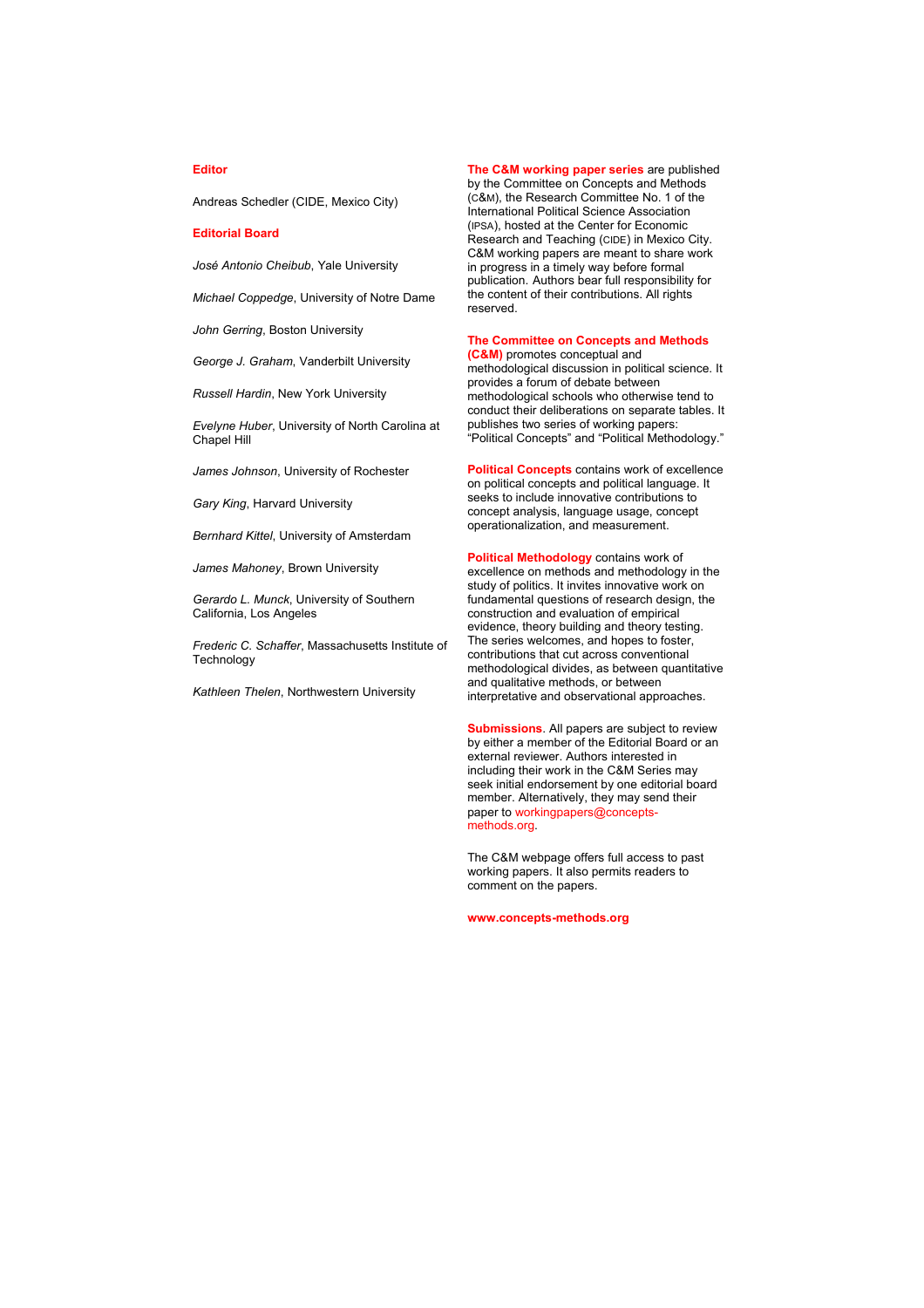\*This paper grew out of a talk given in the Seminario Abierta de Discusión, Posgrados de Historia Universidad Torcuato di Tella y Universidad de San Andrés, Buenos Aires, May 5, 2004. An earlier version was presented at the VII Congreso de Ciencia Política, Santiago de Chile, August 27, 2004, as well as in the Seminario Interno del Departamento de Humanidades, Universidad de San Andrés, September 20, 2004. I have benefited from the comments of participants on each of these occasions. I also thank Patricio Navia, Sebastian Saeigh, and Mariano Tommasi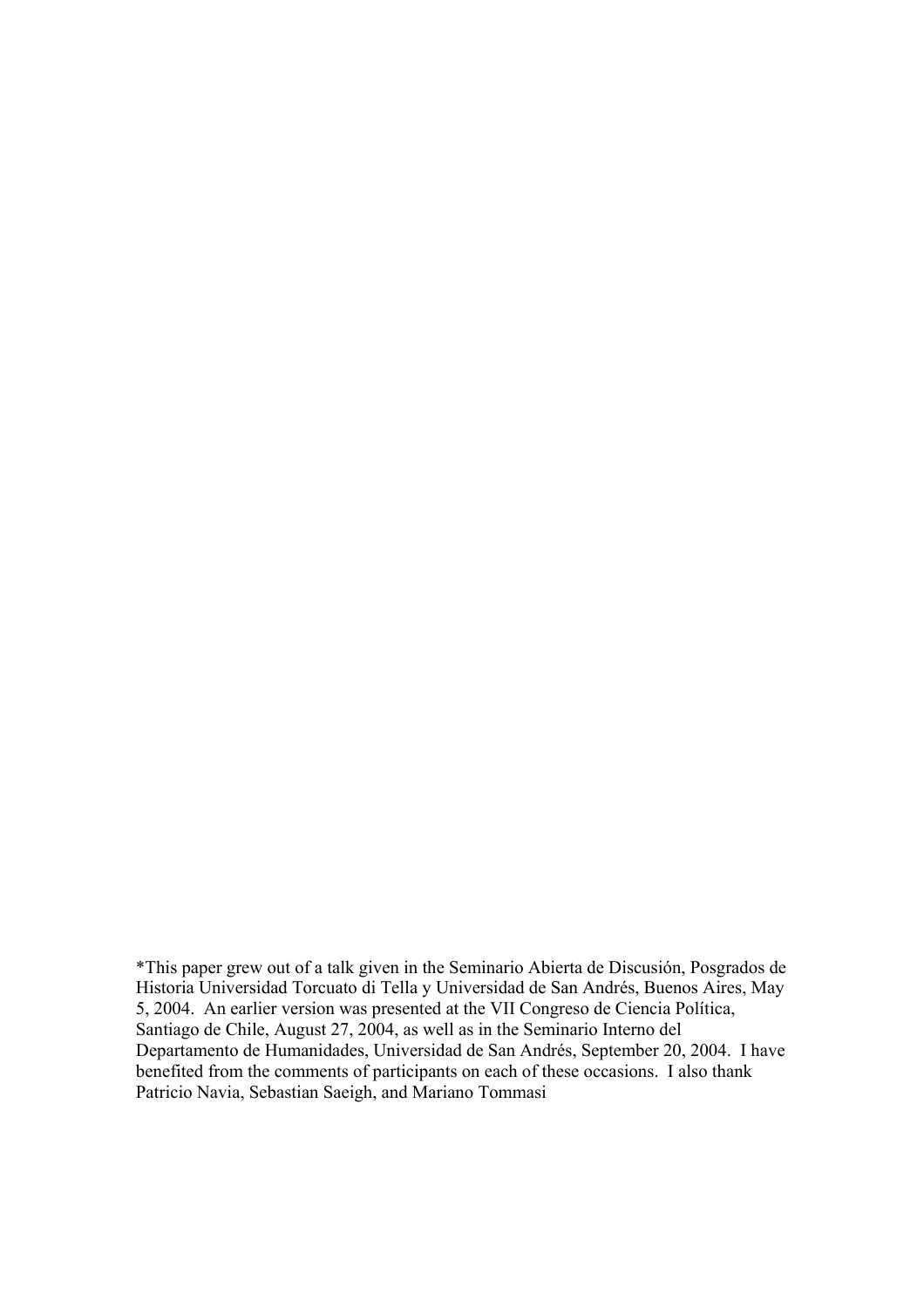Political scientists have paid insufficient attention to the methodological problems that secrecy creates for the study of authoritarian regimes.<sup>1</sup> The principal problem that dictatorial secrecy presents for the study of authoritarian regimes is that any direct analysis of internal decision-making processes is impeded by the non-public operation of central decision-making bodies and the restricted character of any records that that these organs may generate. These information constraints turn the power apparatus in most authoritarian regimes into a "black box," a complex structure that moves and acts upon the environment but whose inner workings are hidden from view. This condition is complicated by the fact that regimes that systematically veil their actual workings behind curtains of secrecy also tend to present a public face that does not accurately reflect their concealed operation.

 $1$ In the following pages, in disregard of some important conceptual differences, I use the terms "dictatorship," "authoritarian regime," and "autocracy" interchangeably to refer to non-democratic regimes. I do this for stylistic reasons and will make distinctions when they are relevant.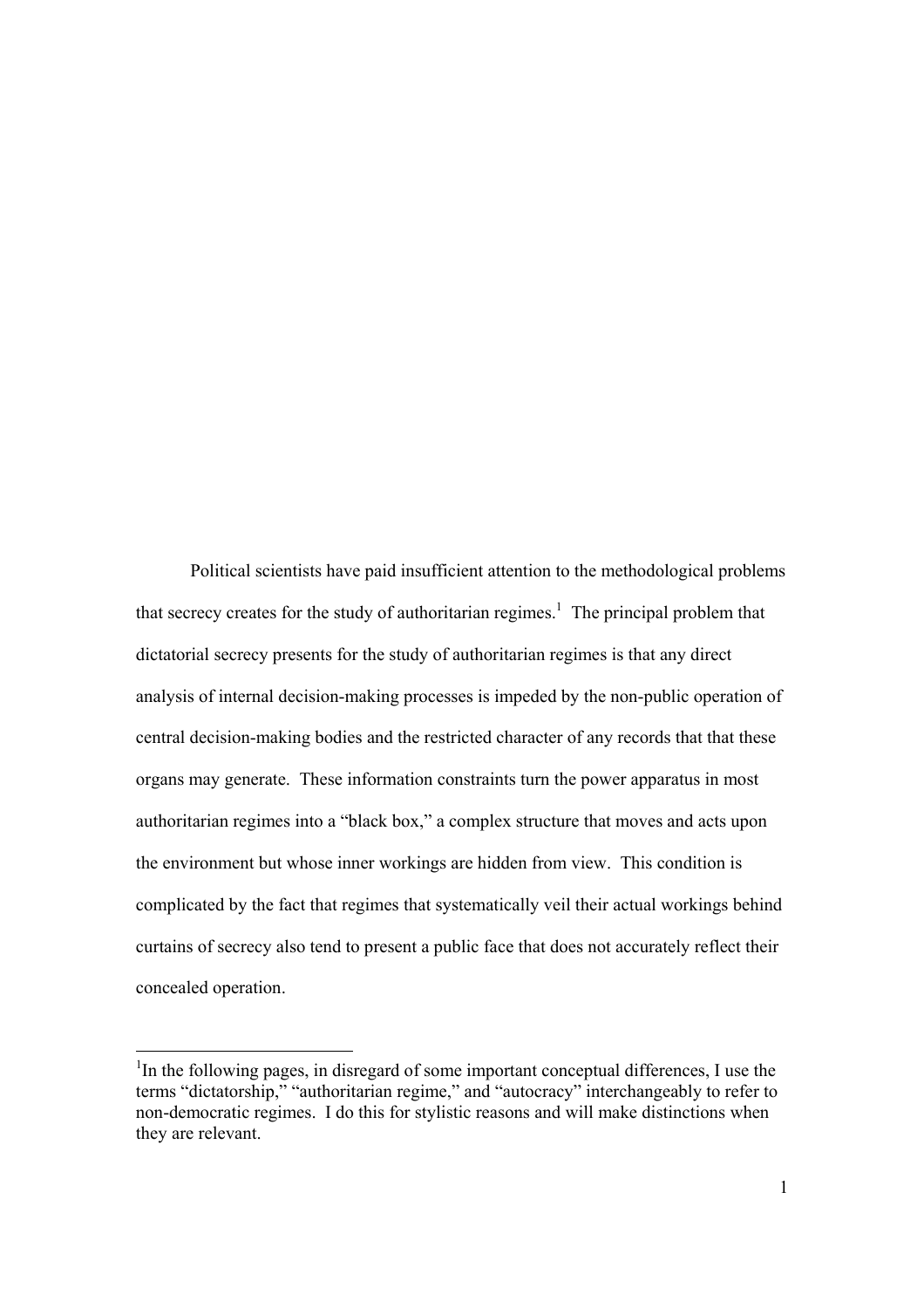This non-public decision making in authoritarian regimes is mainly of consequence for attempts to identify and classify "authoritarian power blocs." For many other purposes, observable phenomena in authoritarian contexts may be sufficient to allow scholars to analyze aspects of authoritarian regimes. Thus, for example, authoritarian secrecy may not create significant obstacles for analysts seeking to discriminate between democratic and non-democratic regimes, since observable properties of a regime, particularly the absence any electoral linkage with society, may be sufficient to identify a case as a dictatorship.<sup>2</sup> Similarly, the study of public dimensions of dictatorship, such as patterns of regime mobilization, the response of different social and political actors, or the impact of authoritarian public policies may not be significantly effected by regime secrecy as long as researchers have relatively free access to their subjects and reliable information about social states is allowed to circulate.<sup>3</sup> However, when analysts seek to study actors and processes within an authoritarian regime, the methodological problems created by regime secrecy are profound though rarely discussed.

 The information constraints that authoritarian rulers intentionally set by engaging in non-public decision making, censorship, and, often, the clandestine execution of "policies" which are subsequently denied fundamentally effect the research process. Without access to the internal architecture of dictatorships, nor even certain knowledge of

<sup>&</sup>lt;sup>2</sup>However, elections alone are insufficient to characterize a regime as a democracy since in cases where the same party repeatedly wins elections the fact of elections does not indicate whether such incumbents would cede power were they to lose a contest. On this problem, see Przeworski, Alvarez, Cheibub, and Limongi (2000, 23-27).

<sup>&</sup>lt;sup>3</sup> Secrecy will, however, indirectly effect the study of political actors when these adopt clandestine forms of organization in the face of secret state power. In these cases, many of the problems discussed here will also apply to regime opponents.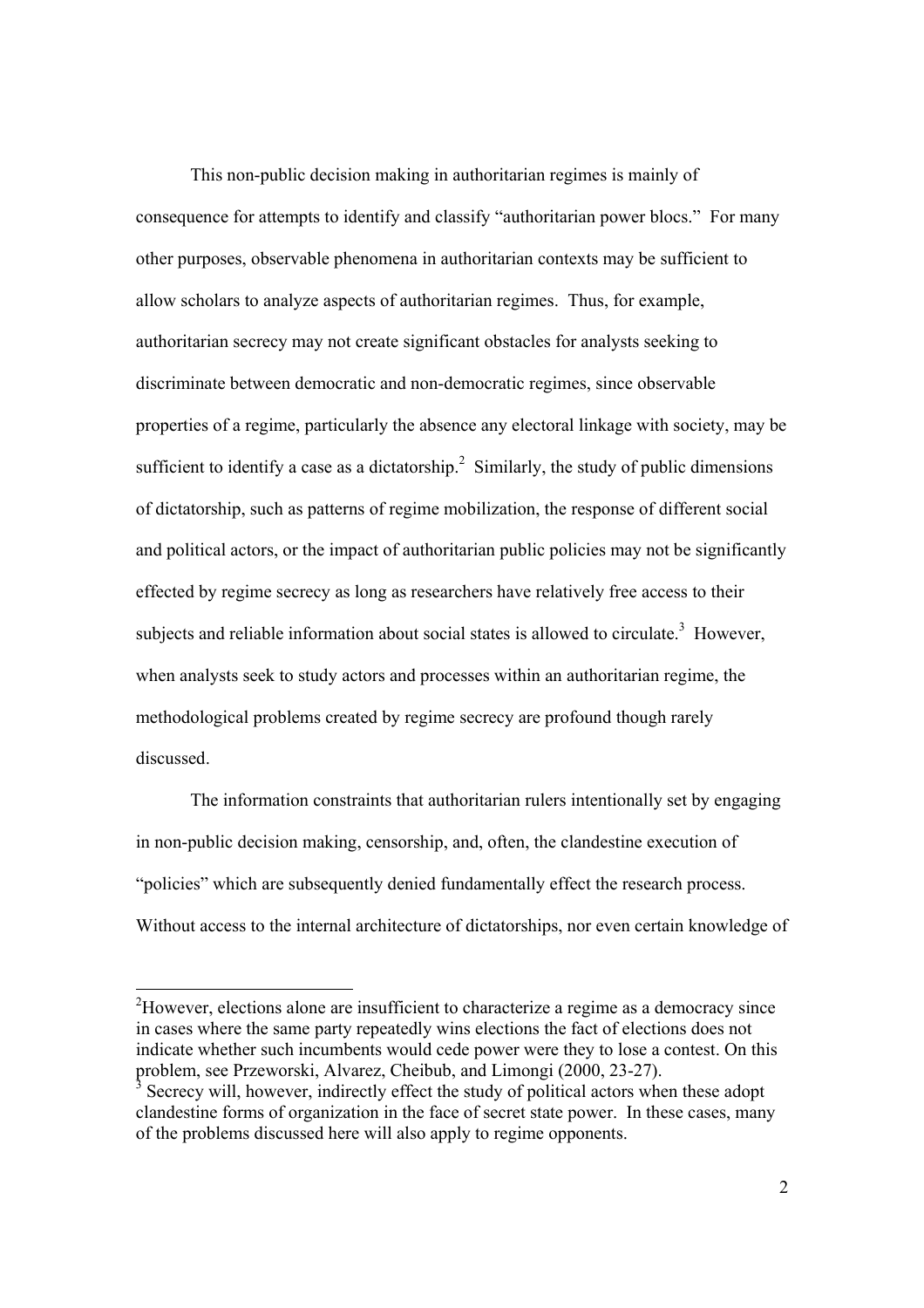the full range of their actions, analysts usually are forced to elaborate accounts of the power structure of authoritarian regimes on the basis of observations of how the "black box" moves and acts. They have no choice but to infer inner regime properties from the public actions of non-public actors, that is, from legislative acts, policies, rumors, and the regime's own self-presentation in the form of speeches, published interviews in the press, or the ritual of official ceremony.<sup>4</sup> As long as a specific regime is in power, scholars may be obliged to work this way; nevertheless, the limits of this approach must be stressed: widely accepted or apparently plausible accounts based on the public "data" may in fact distort the internal organization of power within a dictatorship.<sup>5</sup>

 This possibility is increasingly relevant for comparative politics now that scholars are attempting to study dynamic properties of authoritarian regimes as a function of subtypes of dictatorship defined in terms of internal power configurations, typically the number of rulers – singular or several – or the character of the governing institutions – personalized, single-party, or military.<sup>6</sup> Clearly, any hypotheses regarding the effects of the number or types of authoritarian rulers can only be validated if we have accurate

 $\overline{a}$ 

 $4$  On these two senses of public --public as opposed to private and public as opposed to secret--, which will be returned to below, see Bobbio (1986:65).

<sup>&</sup>lt;sup>5</sup> This possibility has been strikingly suggested by a recent study on the internal organization of military rule in Chile which drew on a range of classified internal government documents generated by the military junta and its advisory bodies (Barros 2002). Although widely accepted characterizations of the dictatorship, constructed upon the the types of indirect evidence – decree-laws, public declarations of military commanders, and specific policy acts—I have mentioned, cast General Augusto Pinochet's as the central and dominant actor in the political and constitutional process, the internal documents reveal that the commanders of the navy and the air force were key players in a collegial military junta, consistently defendeding their positions and playing a major role in shaping the constitutional trajectory of the dictatorship.

<sup>&</sup>lt;sup>6</sup> A recent example is Geddes 1999. Hypotheses regarding the effects of authoritarian institutional structures in Latin America can also be found in Remmer 1989 and Arceneaux 2001.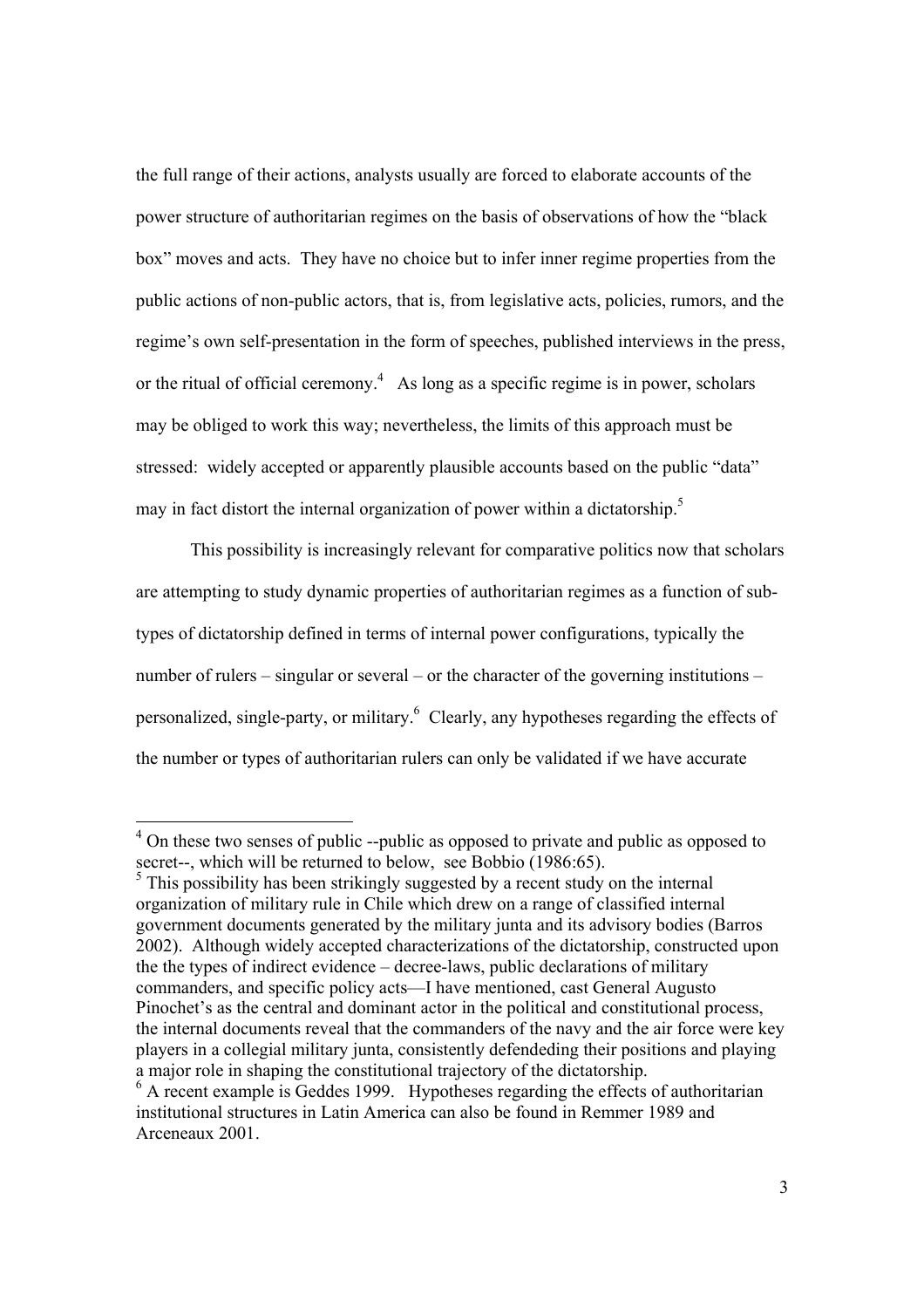counts or characterizations of these actors. The present study suggests that this is not very likely, as non-publicity implies that counting and classification are not easy. Thus, unfortunately, it may well be the case that considerable research on individual cases is required before broad hypotheses concerning dynamics of authoritarian rule can be tested comparatively.

 In this paper I seek to draw attention to these problem by examining how secrecy effects our capacity to study authoritarian regimes, as well as the issues associated with the use of primary sources as a means towards more precise characterizations of dictatorships. My central claims are that non-publicity at the apex of authoritarian regimes induces scholars to construct characterizations of dictatorship using evidence that is equivocal, rendering most results speculative at best, and that the only way to develop more "informed" accounts of historical dictatorships is for specialists to work with direct artifacts of the regimes they want to analyze –this is a solution not without difficulties, but it is the only path whereby researchers can reliably study internal dynamics without inferring them from public outputs.

 I proceed as follows. Section 1 considers how scholars during the 1970s and 1980s confronted or ignored this problem in studies on the "new authoritarianism" in Latin America and discuss in some detail the types of evidence that analysts used to classify the "Pinochet regime" in Chile as a personalized dictatorship. In Section 2, I discuss the affinity of authoritarian rule towards secrecy and in Section 3 consider how the information constraints produced by secrecy render problematic the types of evidence that political scientists typically use to analyze dictatorships. Section 4 explores whether it is likely that dictatorships produce the types of documentary material that, if preserved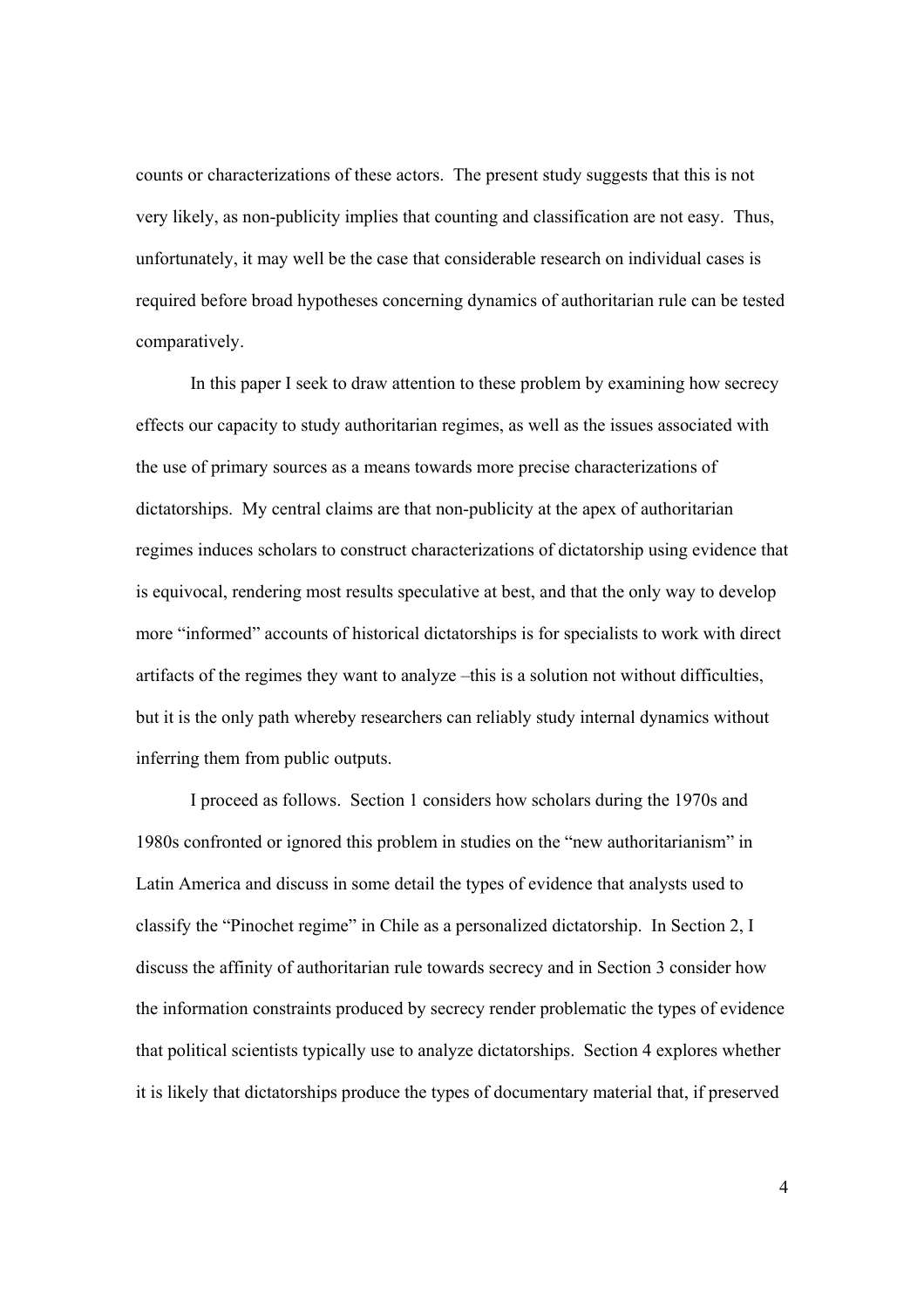and accessible, would allow scholars access beyond the veil of secrecy that obscures observation of the inner workings of dictatorships.

 I begin with the discussion of the Latin American and Chilean cases for the following reasons. First, twentieth century Latin American political history produced a bounty of authoritarian regimes and the attendant scholarship provides many examples of how political scientists and specialists have approached the study of dictatorships. Second, the "Pinochet regime" is a significant example because it is a case in which analysts, proceeding in a manner that is typical in the study of dictatorships, made seemingly valid inferences about the nature of military rule that were widely accepted but have been subsequently questioned by research based on once classified internal records.

#### **1. Evidence and the Study of Dictatorship in Latin America**

 Most writings on Latin American authoritarianism have not paid sufficient attention to how problems of evidence or data affect their research. Some years ago, Ian Lustick (1996) drew attention to the more general problems that arise when political scientists unreflectively use the work of historians as sources of data for testing theories. He argued that there is a potential for selection bias whenever scholars, faced with multiple, contradictory historical narratives, choose as "accurate" those accounts whose categories and implicit theoretical claims are akin to the hypotheses that the researcher seeks to corroborate. When this occurs observations are selected consistent with the researcher's theoretical expectations, resulting, however unwittingly, in biased findings. Something similar tends to occur in studies on the power structure of dictatorships.

 The problem in the case of dictatorships is not that the researcher must pick and choose among multiple, contradictory accounts, but that the available narratives are built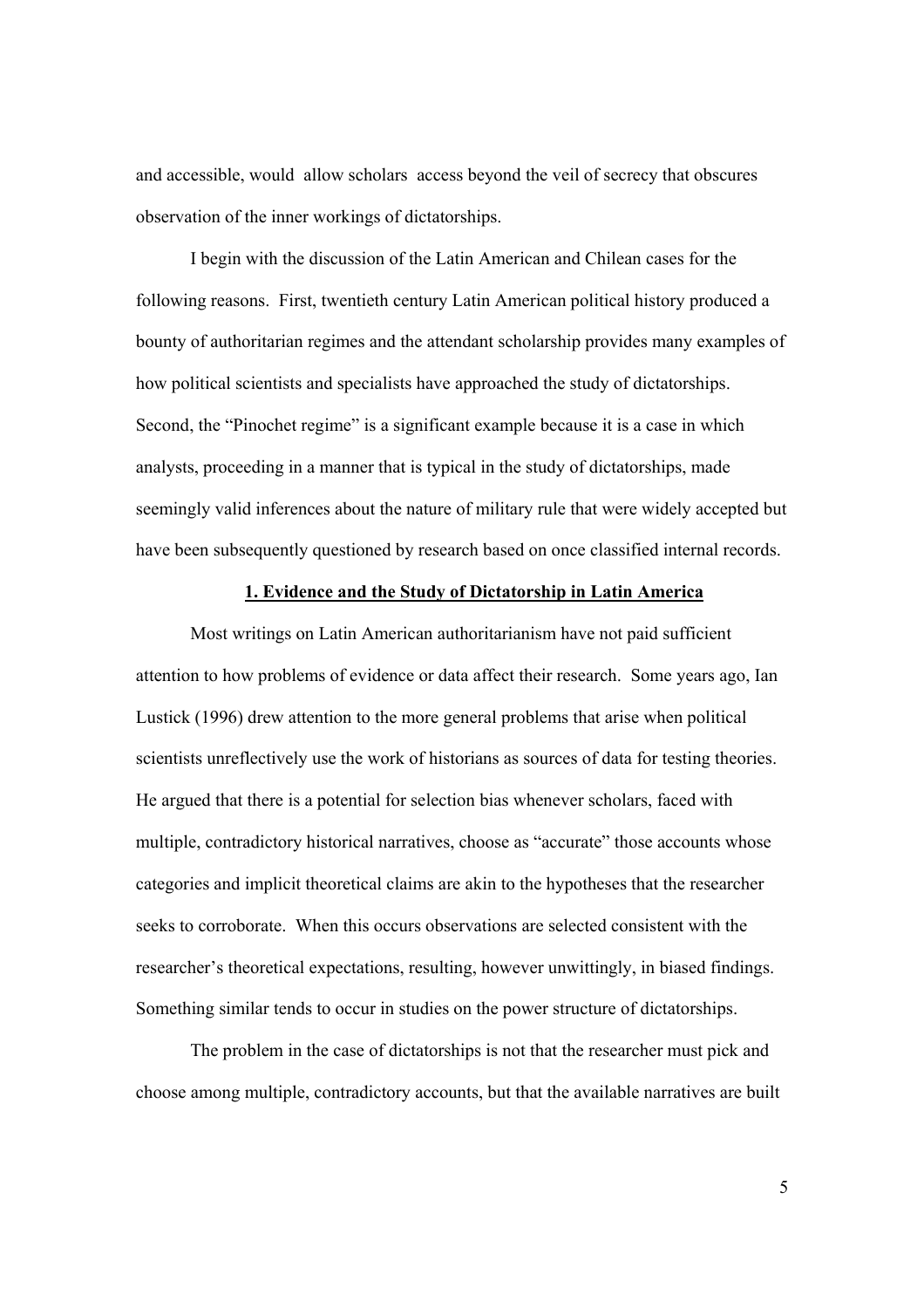upon a paucity of data. The hermetism of most authoritarian regimes means that existing accounts of the organization of a dictatorship, especially while the regime is in power, almost invariably rest upon a minimum of direct evidence. Particularly as regards the structure of power at the highest levels of dictatorships, the researcher's inability to have access to her object of study creates fertile terrain upon which the scholar's prior theoretical models, political commitments, or preconceptions regarding the nature of dictatorship or the institutional actors that compose it may –intentionally or unintentionally – do most of the work in explaining a phenomena that scorns being studied.

 This construction of accounts of dictatorial power in accordance with a scholar's theoretical or political priorities, however inadvertent, is almost inevitable when decision making is non-public. Confronted with the information constraints that authoritarian rules intentionally emplace (non-public decision-making processes and censorship), scholars are forced to develop characterizations of authoritarian power on the basis of inferences drawn from facts which are "outputs" – policies, acts, public rituals -- of what the researcher seeks to study but are not the object itself. Although careful analysts recognize the resulting limits of their evidentiary base and the necessarily speculative character of their findings, the indiscriminate use of indirect evidence opens the way to characterizations and classifications of authoritarian regimes that are founded primarily in factors extrinsic to the internal regime.

#### 1.1 The "New Authoritarianism"

 It might be argued that scholars studying the military regimes that emerged in Latin America during the 1960s and 1970s initially took this "external" procedure to an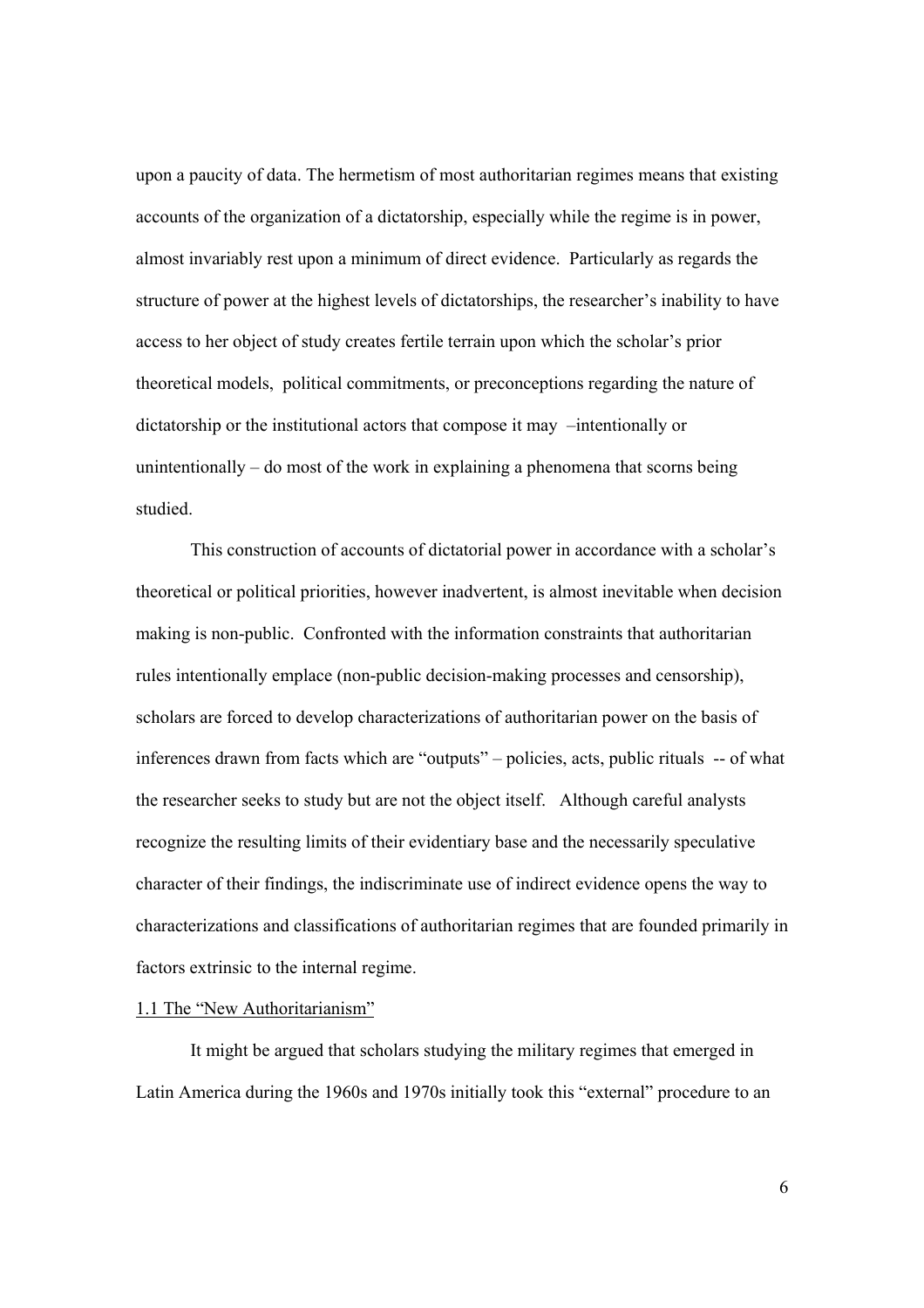extreme. During these years, the study of dictatorship was largely shaped by disciplinary, theoretical, and/or political concerns which to make it unnecessary to confront the methodological problems set by secrecy, precisely because the prevailing theoretical approaches reduced politics and institutions to epiphenomena of economic structural processes. Consequently, the problem of data and evidence was obviated by theoretical approaches and questions which pointed away from the empirical study of dictatorships as organizations of power (except in their repressive capacity). From the vantage points of Marxist theory, dependency theory, and the critique of modernization theory, the central concern was dictatorship as a form of domination corresponding to the contradictions specific to a stage of dependent capitalist development. In this intellectual context, specialists debated at length over the economic determinants of military rule, while the analysis of political dimensions was often limited to assessing the value of the category "fascism" for characterizing exclusionary, military regimes or to explaining the institutional-ideological factors that led military institutions to intervene.7

 The recognition of the inadequacies of a purely economic explanation of military rule eventually led scholars to turn towards political factors in the rise of dictatorships, nevertheless the empirical study of military regimes qua regimes never took hold as scholars rapidly shifted towards speculation regarding the conditions for transition from authoritarianism beginning in the late 1970s. In this regard, however, the initial theoretical works on transitions did acknowledge the problem of incomplete information regarding the "authoritarian power apparatus." First, models were posed as abstract,

<sup>&</sup>lt;sup>7</sup>The seminal work, from the perspective of the critique of modernization theory, was O'Donnell 1973, which gave rise to the debate over industrial "deepening" (Collier 1979 and Remmer and Merkx 1982). The "question of fascism" was raised in Boron 1977, Trindade 1983, and, under a different guise, Linz 1973.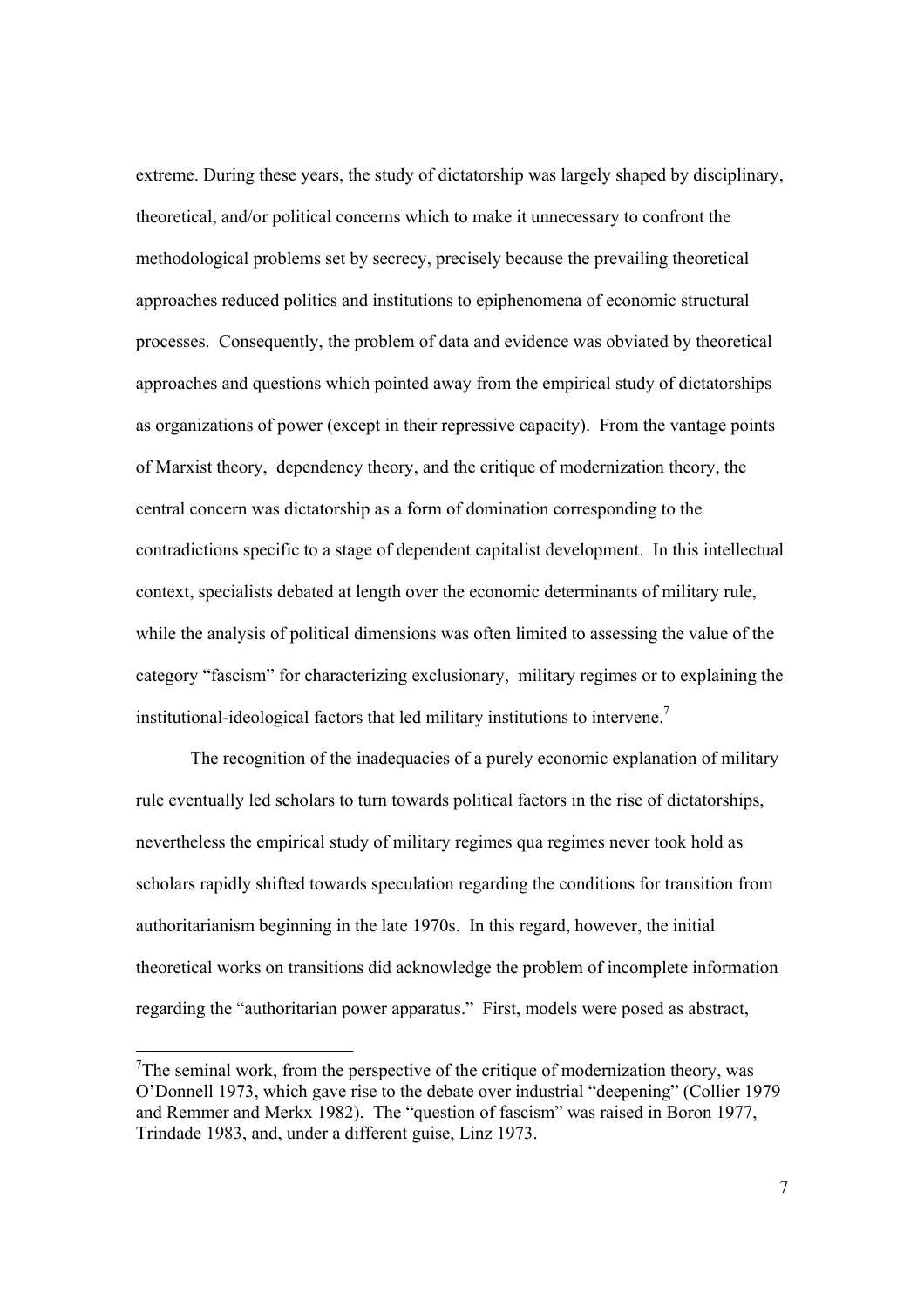theoretical explanations of why and how autocrats might acquiesce or be forced to devolve power to civilians. Second, though these models identified actors within the authoritarian state, famously "hard-liners" and "soft-liners," these actors were identified in terms of the logic of a certain form of transition which was uncertain and unpredictable precisely because the internal game within dictatorships was opaque, volatile and a potential source of surprise and unexpected moves. Although these theorists placed the internal power bloc at the heart of their models of regime change -- particularly as splits within the armed forces were one of the key variables triggering a return to the barracks—careful studies of authoritarian power blocs did not follow. 8

#### 1.2 The "Pinochet Regime"

 $\overline{a}$ 

 It is in the context of transition theory that the Chilean dictatorship assumed theoretical relevance -- whereas internal divisions explained transitions, General Pinochet's centralization of power explained the absence of divisions in Chile and the subsequent tenacity and cohesion of military rule. Although this characterization of the regime as a case of "personalization of power," occasionally with slight qualification, has long stood as the established wisdom regarding military rule in Chile and probably has influenced scholars who explain the differential longevity of authoritarian regimes in terms of subtypes of dictatorship, this classification is based on virtually no evidence of actual internal decision-making processes within the Chilean dictatorship.

Scholars built this characterization out of the following types of public artifacts of

 ${}^{8}$ This sensitivity to the problems in studying the inner circles of dictatorial power is often absent in empirical accounts of regime change. In some studies this problem is obviated by forumulaic references to the "costs of repression" exceeding the expected "costs of tolerance" or to conflicts between "hardliners" and "softliners," without any empirical validation of these claims.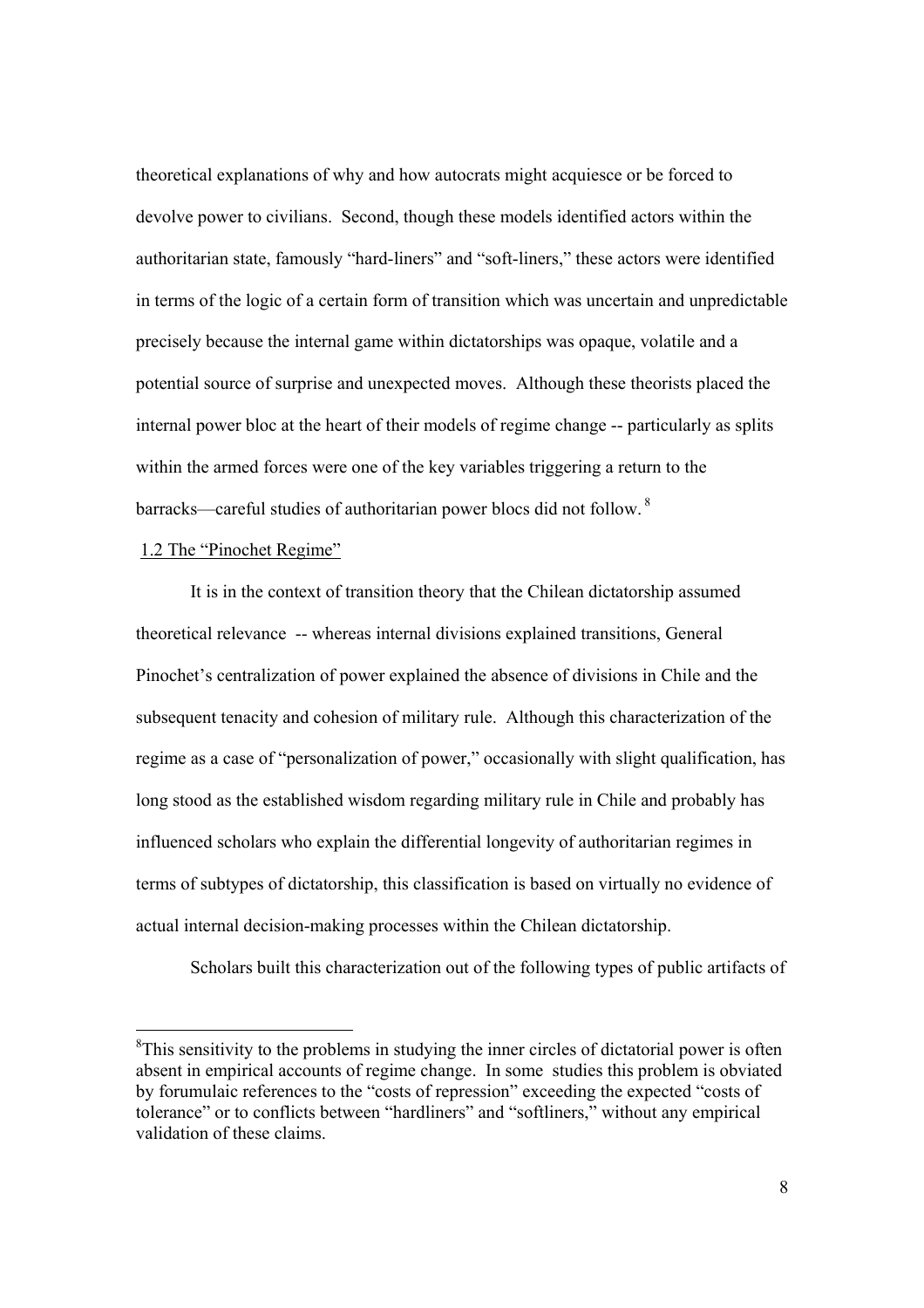dictatorial rule: 1) the provisions of key decree-laws, particularly Decree-Law No. 527, which declared Pinochet the "Supreme Head of the Nation" in June 1974, and the decreelaws that modified procedures for military promotions and retirements; 2) selected public speeches, policy announcements, and directives by Pinochet, especially speeches or orders related to the "institutionalization" of the regime, such as the "*Discurso de Chacarillas"* or the "*Orientaciones Básicas para el Estudio de la Nueva Constitución*";9 3) seemingly crucial events, such as destitution of air force General Gustavo Leigh from the junta in July 1978 or the 1980 Constitution's prolongation of Pinochet's rule; and, above all, 4) the mere fact of Pinochet's extended control of the executive, which from a comparative perspective was exceptional for a Latin American military head of state.

 The problem, I am insisting, is that that these public artifacts of military rule are used to infer what is going on within the dictatorship. That is, that a specific policy or speech act reflects specific intentions or objectives, a specific ideology, or the dominance of one actor over another in the policy-making process. These inferences are made notwithstanding the glaring fact that scholars usually have no access to the internal circumstances, contexts, and interactions that might allow us to make these types of judgments.

 Turning to the Chilean case, for example, how are we to know that Decree-Law No. 527, the Statute of the Junta, "clearly demonstrated the enduring character that the military government had assigned itself," as Tomás Moulian contends (1997, 215), unless

 $\overline{a}$ 

<sup>9</sup> In the June 1977 *Discurso de Chacarillas*, Pinochet for the first time announced a timetable and framework for a return to civilian rule. The *Orientaciones* were a set of recommendations sent by Pinochet to the civilian advisory commisison working on a draft constitution, which were immediately given publicity in *El Mercurio* (November 12, 1977).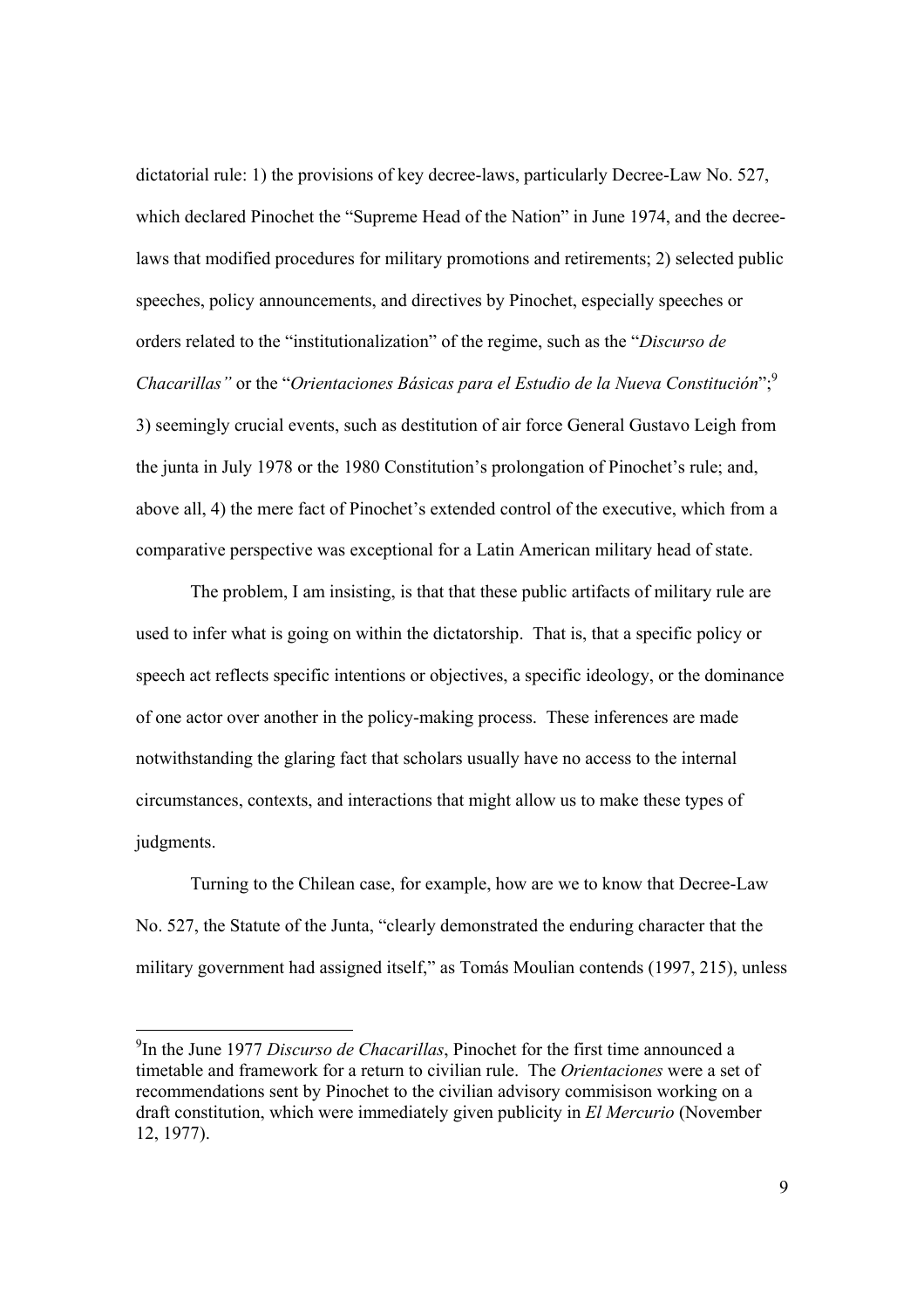we have evidence concerning whether and how the duration of the military's intervention was being discussed within the armed forces in early- and mid-1974 and, perhaps even more significantly, among which sets of officers any such deliberations might have taken place? Furthermore, aside from Moulian's prior conviction that the regime from the outset was a "revolutionary dictatorship" (1997, 174), on what basis are we to suspect that this decree-law had to do with the temporal extension of the regime?<sup>10</sup> Retrospectively we know that the military retained power for sixteen and a half-years and that Decree-Law No. 527 was a first step in the legal-procedural organization of the military junta, but what do we really know about high-level military thinking and deliberations regarding time-frames in  $1974$ ?<sup>11</sup>

 Similar questions can be raised about the manner whereby analysts impute properties to the operations of dictatorial institutions from the decree-laws that regulate them. Staying with the same example, D.L. No. 527 is generally interpreted as codifying Pinochet's ascendancy over the other military commanders in chief not only because the

<sup>10</sup> The secret minutes of the junta's meetings, the *Actas de la Honorable Junta de Gobierno*, indicate that, in fact, just ten days after the coup, on September 21, 1973, at the prompting of the Supreme Court, that the military junta decided to begin working on a statute regulating its powers (Barros 2002, 54).

 $11$ We know something about the expectations of civilian groups who backed the coup, such as factions within the Christian Democratic Party who expected elections to be held relatively rapidly, as well as of potential end-point dates, such as November 3, 1976, the date Allende would have left office given the 1925 constitution's provision for a six-year term without immediate reelection. This date may have defined what some Christian Democrats understood as a relatively brief period of emergency rule. Patricio Aylwin, for example, in late-1973 stated that two or three years would be sufficient (*Ercilla*, October 24, 1973).

Similarly, one suspects that the meaning of endurance in power for military officers at the apex of the dictatorship --as well as of the desirability of any such permanence-- varied according to the conjuncture. Is it reasonable to think that highranking officers in mid-1974 equated enduring power with sixteen and a half years (almost three presidential terms)?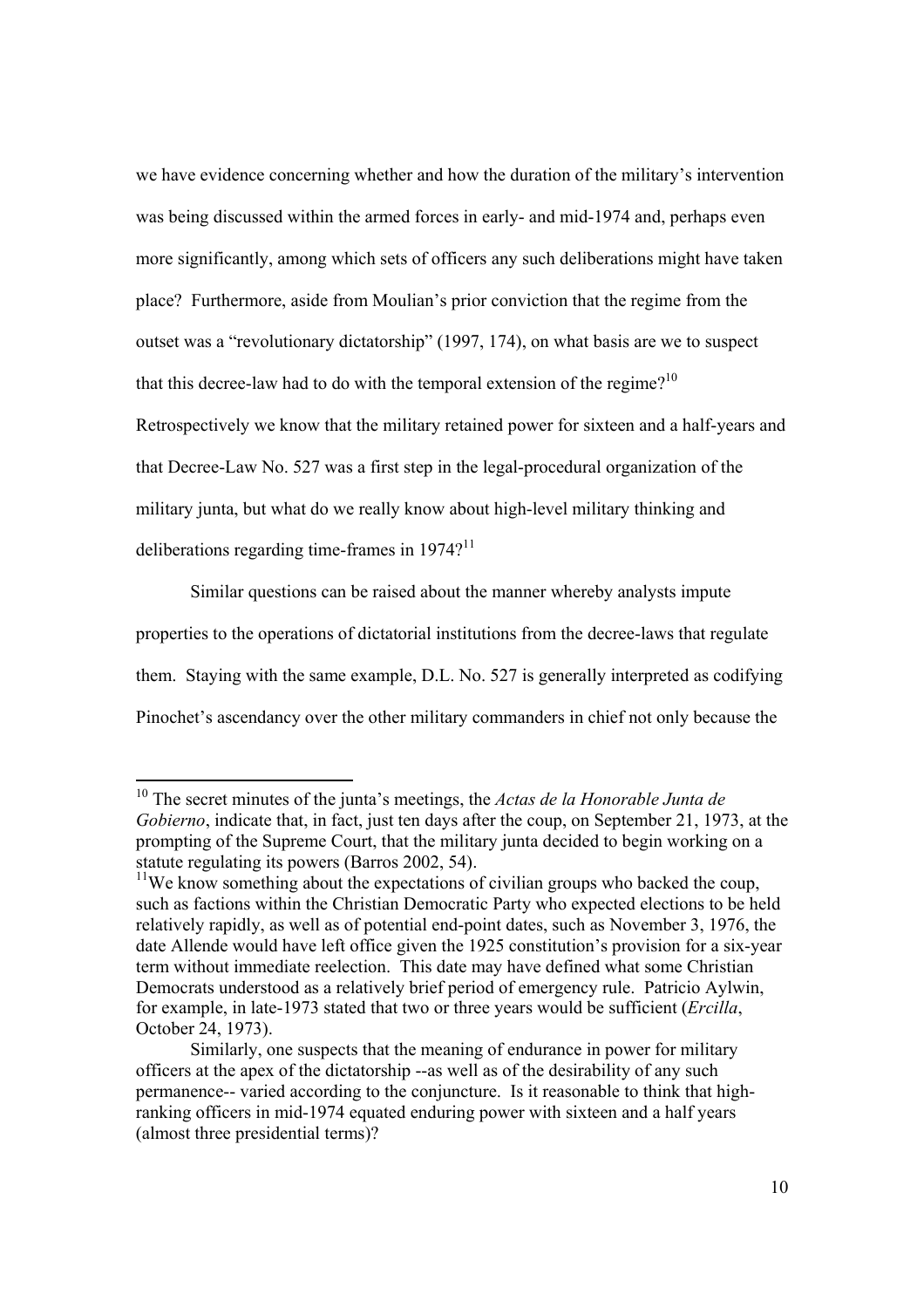statute fixed the exercise of executive power in General Pinochet, but also because it consigned the other members of the junta to exercising legislative and constitutive powers in conjunction with Pinochet by unanimity. Here, the unanimity decision rule is portrayed as the mechanism that allows Pinochet to emasculate the legislative junta since this rule gave Pinochet a veto with which to quash any attempts to reduce his powers (Arriagada 1985, 162; Valenzuela 1995, 38). Yet, logically, isn't this to presume what needs to be explained? If indeed unanimity was the effective mechanism – itself a research question—wasn't Pinochet's problem that he could only attain those powers that the other junta members were willing to confer to him?<sup>12</sup>

 This conceptual problem, however, is not the issue; the point is that the significance or insignificance of the military junta cannot be resolved by the articles of the decree-laws that regulate its operation, nor by appeal to some other event as an indicator of Pinochet's dominance. To assess the relative importance of the military junta – the role the junta played in defining the distribution of powers, its actual exercise of the powers it nominally held, its relevance at concrete junctures, such as the dissolution of the DINA, Leigh's ouster, or the design and implementation of the 1980 constitution scholars have to be able to study the junta in operation and not just the normative content of the decree-laws that conform the "institutionality" of the dictatorship and the legislative output of the regime.

 $12$  Although the documentary record on the design of institutions within the dictatorship is incomplete and spotty, evidence that became available after the military withdrawal from power reveals that the junta operated according to the unanimity decision rule and that on at least two occasions Pinochet sought to shift to a system of majority decision making in which he would possess a tie-breaking vote in the four man junta. Majority rule with such a tie-breaker, not unanimity, was the formula for personal dominance of Pinochet. On this point and the operation of the junta as documented in its own minutes and other primary documents, see Barros 2002.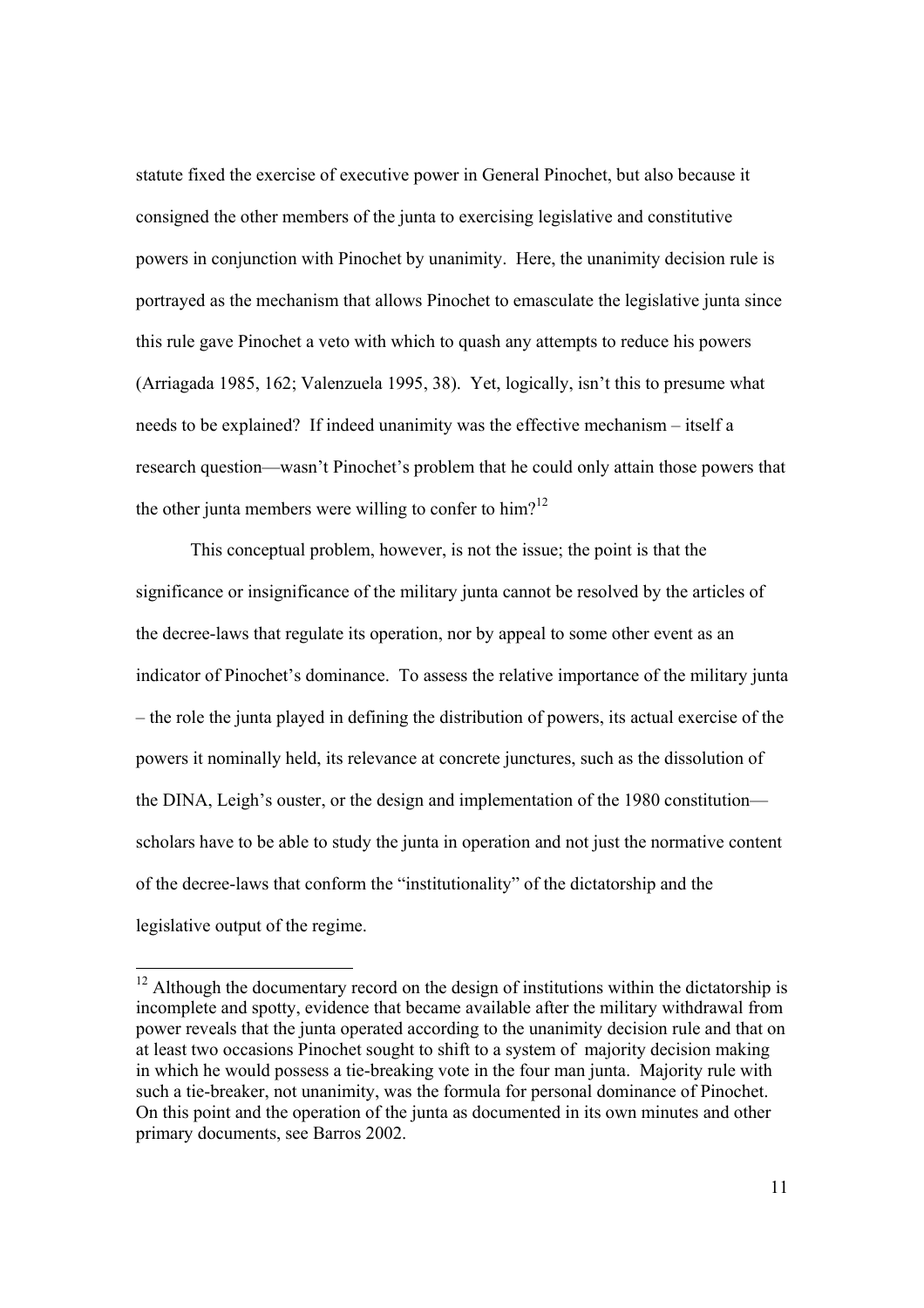This type of analysis, however, was impossible while the military was in power. Like other dictatorships, the Chilean armed forces intentionally secluded their decisionmaking processes from public view and tried to control how and what information was transmitted to the public. From its first session until its last, the Chilean military junta met in secret session --neither journalists nor independent observers were allowed to witness its proceedings and debates, and, although the junta functioned as a legislative body, for sixteen and a half years Chile had no public legislative record.

 Faced with this information constraint, political actors, journalists, and scholars had no choice but to construct characterizations of the military regime using the indirect evidence produced by the movements of and around the "black box," that is the whole array of second-order phenomena that were determined by the configuration internal to the dictatorship but that do not necessarily reveal this configuration: policy announcements, legislation, foreign and domestic policy moves, ebbs and flows in repression, public ceremonies on regime anniversaries or dates of national commemoration, accounts in official or pro-regime media, rumors, or reports from informants close to or within the regime.

 As I have been suggesting, this gap between the purported object of study and the types of data that are available to analysts of dictatorships draws observers, however subtly or inadvertently, to read events in terms of their particular theoretical preferences, political commitments, or prior notions about dictatorship. Furthermore, as the resulting narratives account for the observed actions that they are constructed from there is really no challenging these characterizations, particularly as analysts lack access to alternative evidence that might raise doubts about these narratives and contradictory outcomes or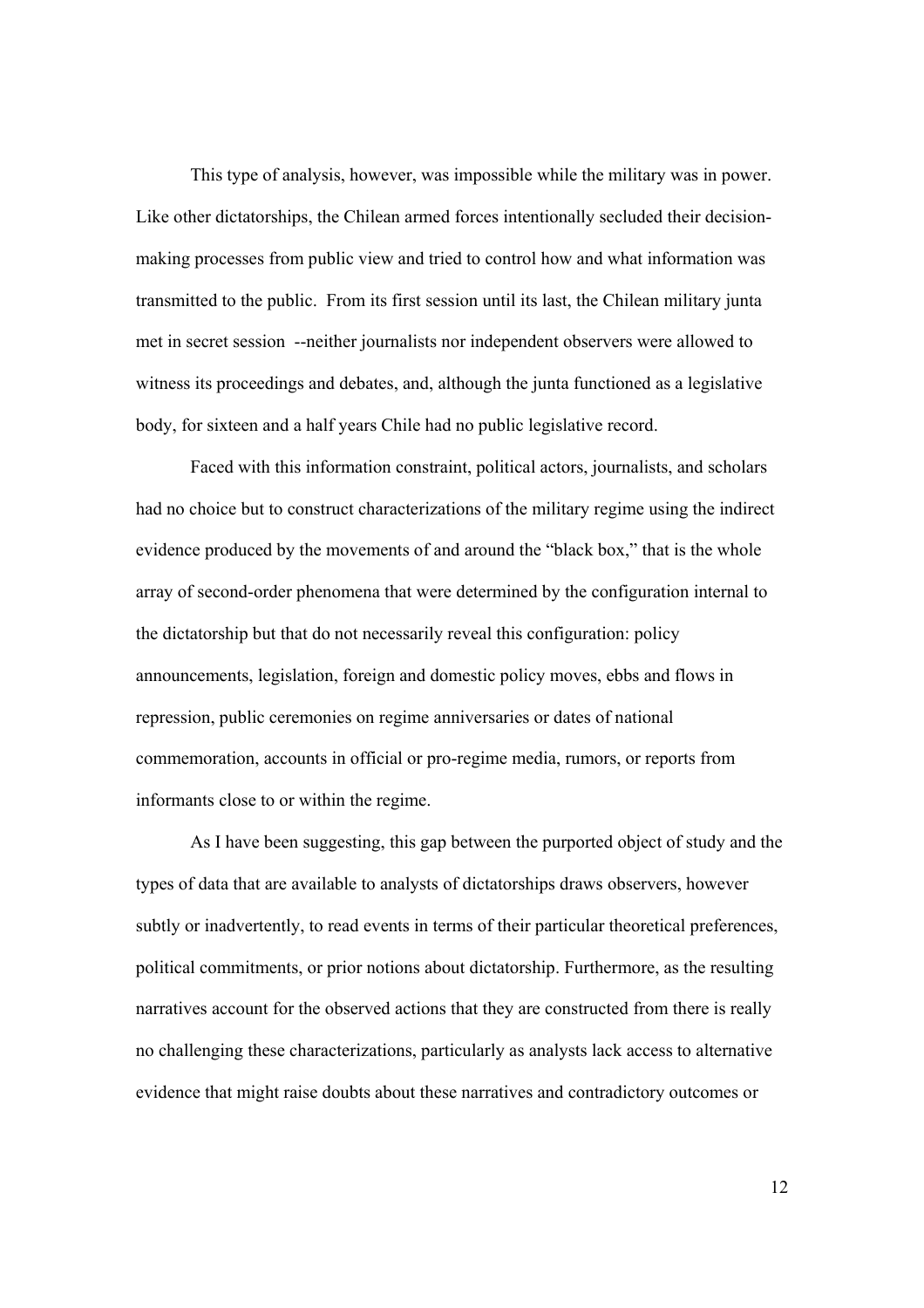sequences can always be explained away as miscalculations or self-deceptions. Not surprisingly, the identification of a unifying interpretative key, be it personalization of power or capitalist refounding by means of revolutionary dictatorship, tends to shape essentialist reconstructions that often read much like an authoritarian variant of the Whig interpretation of history, with the twist that in these variants each act emerges as a step in the implementation of a coherent project of domination.

 All of this may be inevitable given the fact of non-public rule. However, it is surprising how little attention has been paid to authoritarian secrecy and its implications for the types of evidence that are commonly used to "study" authoritarian regimes.

## **2. Autocracy, Secrecy and Deception**

 It may be the case that scholars studying authoritarian situations in Latin America do not reflect upon the reality of autocratic non-public rule or, to use Norberto Bobbio's term (1986), "invisible power" because secrecy is so evidently a part of dictatorship – as second-nature, secrecy is assumed as backdrop and analysts proceed with this constraint as a given.<sup>13</sup> Such an association of dictatorship and secrecy does not explain why many observers of dictatorship fail to reflect upon how secrecy effects their research nor does it obviate the effects of secrecy, but it does reflect a long political-theoretical tradition of identifying autocracy with non-public procedures of deliberation and decision making.

<sup>&</sup>lt;sup>13</sup> A further reason may be that students of Latin American dictatorships generally never faced the types of obstacles to empirical research, such as travel restrictions, that forced Western analysts of the Soviet Union to confront the limits of their sources and speculate upon ways to gleen information out of seemingly extraneous artifacts. Alexander Gerschenkron (1950, 1960), the Russian-born, Harvard economic historian, for example, argued for the use of Soviet literature as a source of economic and social information. For further examples, see Schlesinger 1951, and Sheldon and Dutkowski 1952. It would be ingenuous, however, to suggest that Latin American authoritarianisms encouraged social scientific research.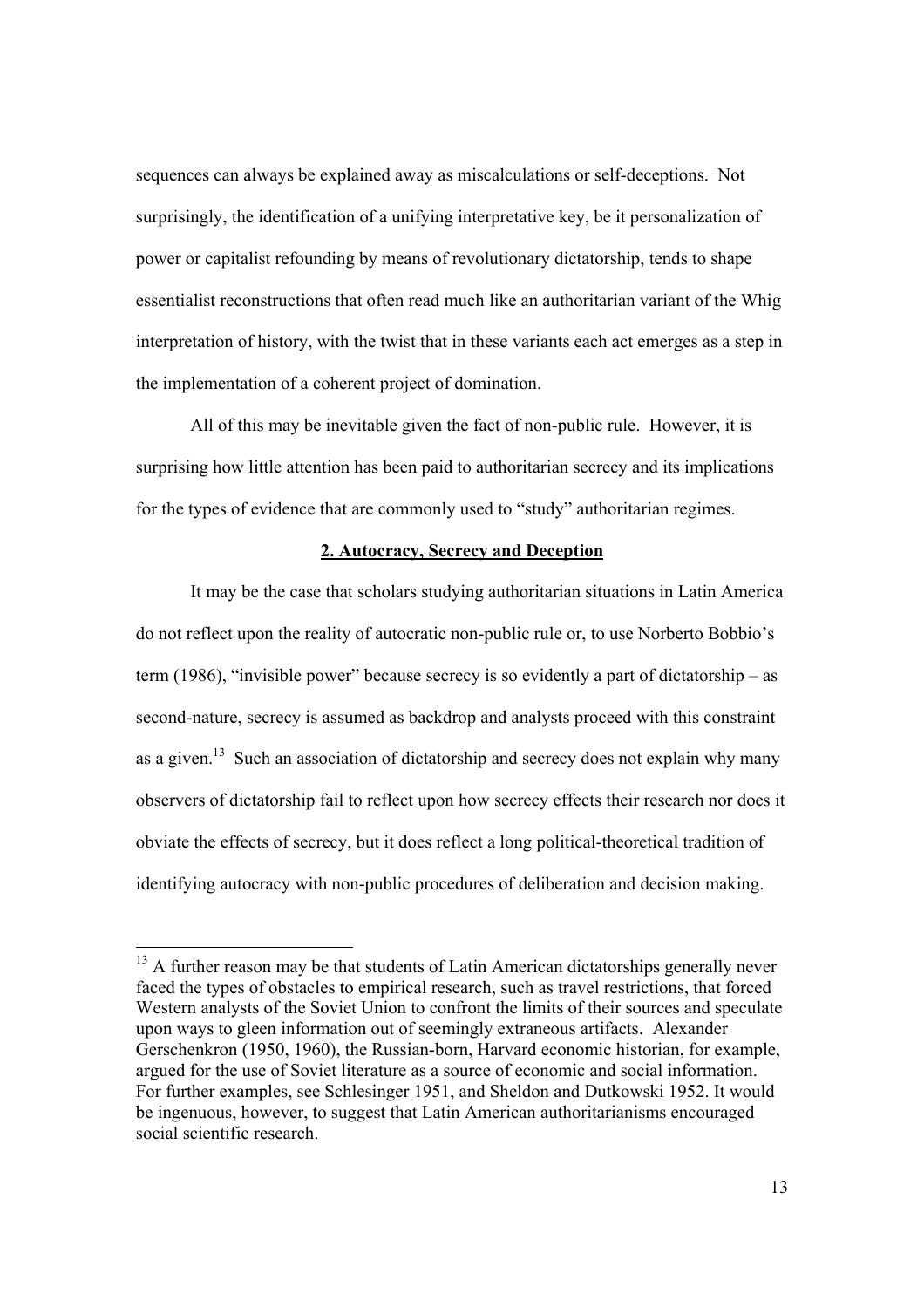As Norberto Bobbio (1986: 65-66) noted in an essay aimed at drawing attention to the persistence of invisible power within democracies, one of the fundamental criteria for distinguishing constitutional and autocratic states is that government in constitutional states is public in the sense of being non-secret, manifest to view, open to the public, whereas in autocracies, though power is also public in the other sense of imposing binding norms upon a society, autocratic public power tends to be exercised with a maximum of secrecy. Publicity is constitutive of and necessary for the ideal of representative government – no secret assembly can represent citizens and citizens can only effect representation if they have information regarding government acts and deliberations<sup>14</sup>

 The principle of autocracy requires no such publicity: unconstrained by any requirement to coordinate with others to make a decision, the autocrat may deliberate and decide unilaterally in absolute privacy, free from public scrutiny. This principle is posed here in terms a singular autocrat, but there is no reason why the autocratic sovereign cannot be a collective body – an oligarchy, committee for public safety, junta, or politburo, for example—that privately and unilaterally decides and subsequently imposes its public norms, as well as particular acts, upon a society.<sup>15</sup> Autocracy is not only thus compatible with secrecy; as a form of exclusive rule, it also conduces to the use of secrecy since under conditions of autocracy politics collapses into reason of state as the

 $14$ This allusion to the literature on accountability is to underscore that problems of access to information in democracies are broader and more "domestic" than the gaps caused by the classification of foreign policy and intelligence records, a point Bobbio was also raising. For a discussion of explanations for secrecy in democracies, see Gibbs 1995.

 $^{15}$  I would claim that for secret collective decision making to be effective its procedures must be governed by internal publicity. I will return to this point when I discuss the conditions under which we can expect a documentary record of secret decision making.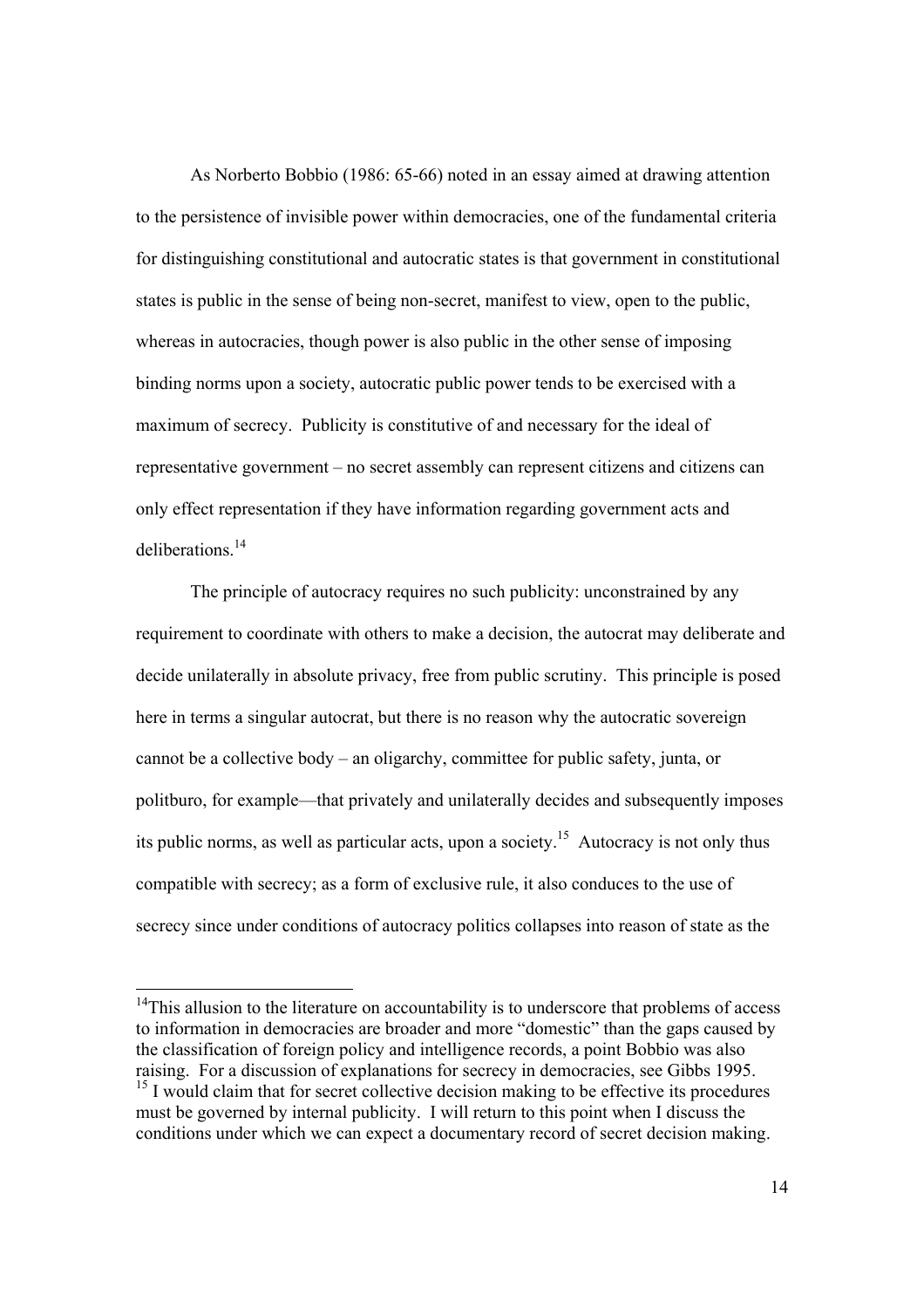ruling bloc can assure its self-preservation and domination only by continuously defending its state.<sup>16</sup> The principle of autocracy, thus, naturally leads to the virtues of invisible government, secrecy, and deception as techniques of power to attain security and advantage before domestic and external actors, who by their situation beyond the authoritarian power group are always potential threats.

 Notwithstanding this general affinity between authoritarian regimes and secrecy, unless I belie my insistence on the empirical study of dictatorships, I must ask whether specific dictatorships can be distinguished according to the extent of secrecy in the exercise of power. Although this may be an empirical question, conceptually it is important to frame this problem in terms of the distinction between the two senses of public, i.e. "public" as non-secret deliberation and decision making, on the one hand, and "public" as acts that impact upon the general society, on the other. My hunch is that distinctions in regards to secrecy concern the second meaning, that is variations in the extent that autocracies give publicity to their acts, a continuum that may extend from dictatorial rule by law to the covert effectuation of the bulk of government acts under the cover of night and curfew, with a range of intermediate combinations between these extremes. Though it may only reflect personal ignorance, I suspect that autocratic sovereignty as the moment of supreme deliberation and decision is always exercised amidst secrecy—for if public assemblies or bodies were the actual locus of decision, I think that we would be before a democracy not a dictatorship, or a step away.

 The problem, as I have been insisting all along, is that of identifying where power actually resides in an authoritarian regime. In this regard, the observation that

 $16$  This intuition, despite the anachronism of the category of reason of state which Machiavelli didn't use, is of course the argument of *Il Principe.*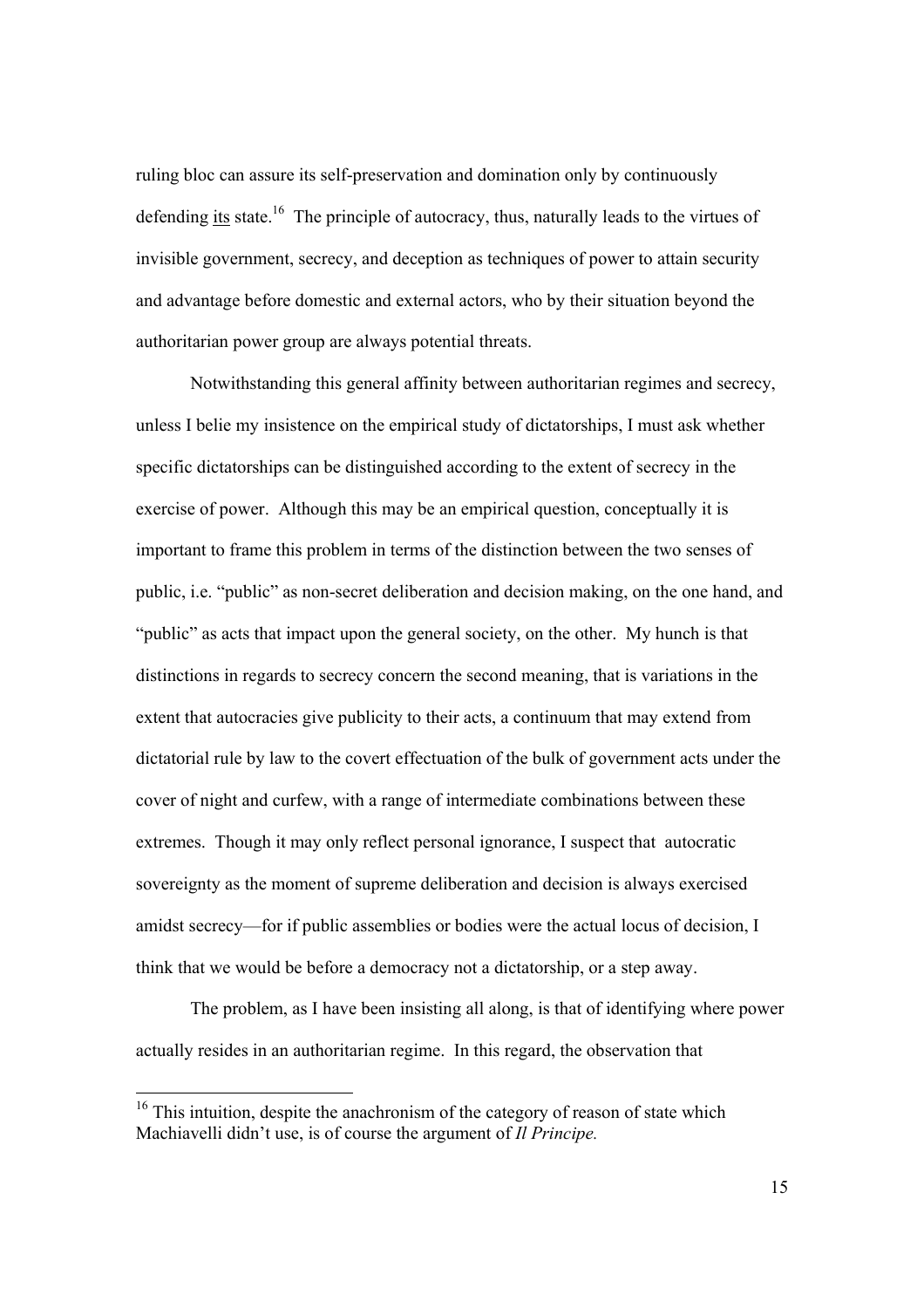authoritarian power is all-pervasive and is deployed from a surveillant center is of no assistance whatsoever. The facile invocation of Foucault forgets that the panopticon is a structure for seeing without being seen (Foucault 1979, 200-203, 214, 172-174); if this is a model for authoritarian power, then the social scientist must acknowledge that she is in the position of the prisoner, not the warden. The effects of invisible power cannot be eluded by positing that behind a veil of secrecy lies a web of power nor by reconstructing the public acts of this power.

 As I will proceed to discuss, the substance of the hidden reality of non-public power is not revealed in the artifacts of authoritarian action, be these laws, policies, speeches, detentions, unacknowledged assassinations and disappearances, closures of radio stations, or public festivals.

### **3. Secrecy and the Evidentiary Limits of Public Dictatorial Artifacts**

 The first gross effect of non-public power is the obvious consequence that the real hidden autocratic power is hard to identify. As a result, there always arises the question as to whether an authoritarian regime's formal-legal organization describes or dodges the structure of power within a dictatorship. Does the power apparatus coincide with the bodies described in a regime's institutional acts? Or are executive and legislative powers located in some other body? Or do they shift among formal and informal agents as a function of internal power struggles? Secrecy implies that these questions cannot be answered by external observation alone.<sup>17</sup>

However, it is important to note that non-public power also effects the capacity of

<sup>&</sup>lt;sup>17</sup> Przeworski's (1982) analysis of the situation in Poland prior to the 1981 declaration of martial law in its self-consciously speculative character is an excellant example of a study aware of the difficulties inherent in identifying the locus of authoritarian power under conditions of non-publicity.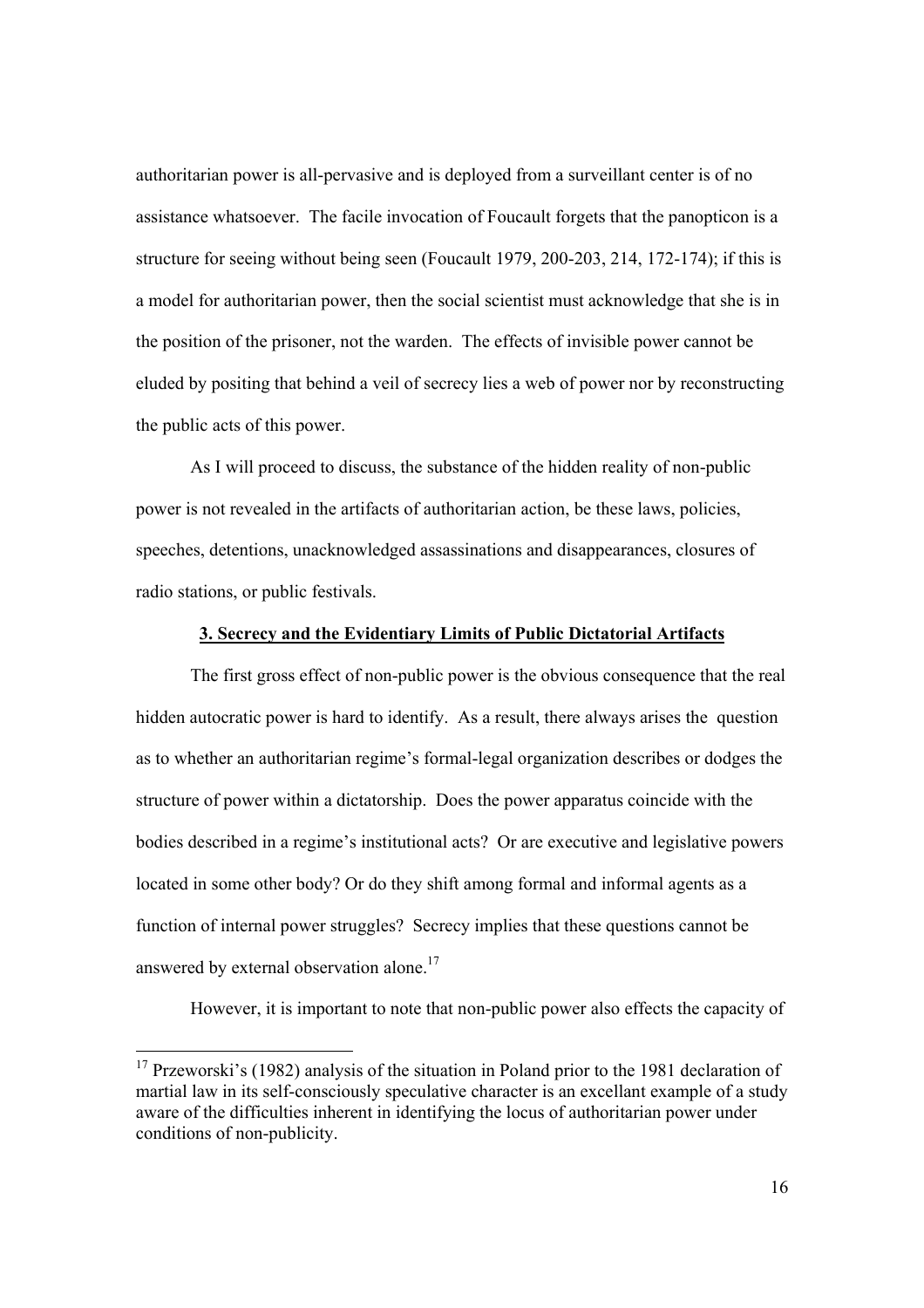internal participants within a dictatorship to directly observe the mechanisms of authoritarian power. Bureaucrats and officials within an authoritarian regime may have no greater access to the centers of autocratic decision than do external observers. Contrary to the illusion that secrecy is a heavy curtain which separates an internally transparent dictatorship from its environment -- separating an authoritarian "us" from "them"-- the very organization of authoritarian regimes structures incomplete information throughout the state apparatus and non-publicity at the apex of these regimes is equally directed within as without the state. The classification of documents and information within dictatorships (as it is in democracies as well) is not a protection aimed at avoiding embarrassments in posterity but a security measure intended to immediately protect official secrets from officers and employees within the state who have no "needto-know." As I will now develop, this is one the many reasons why public descriptions of dictatorships by functionaries and officers may not be a reliable source on the identity and deliberations of the ruling bloc.

 Information is incomplete at subordinate levels of dictatorships, in part, for the same reasons as it is in all modern states: the division of the state into different agencies, ministries, and forces structures only partial vantage points. However, there is an additional complication in dictatorships. In these regimes, since bureaucratic and other information flows up the hierarchy without scrutiny from representative bodies and /or an independent press and since actors at the apex of the regime can attempt to contain, conceal, and represent this information at their discretion, only the members of the inner circle at the summit of power are in positions to attain a comprehensive view of the situation. Furthermore, despite that they possess far more extensive information than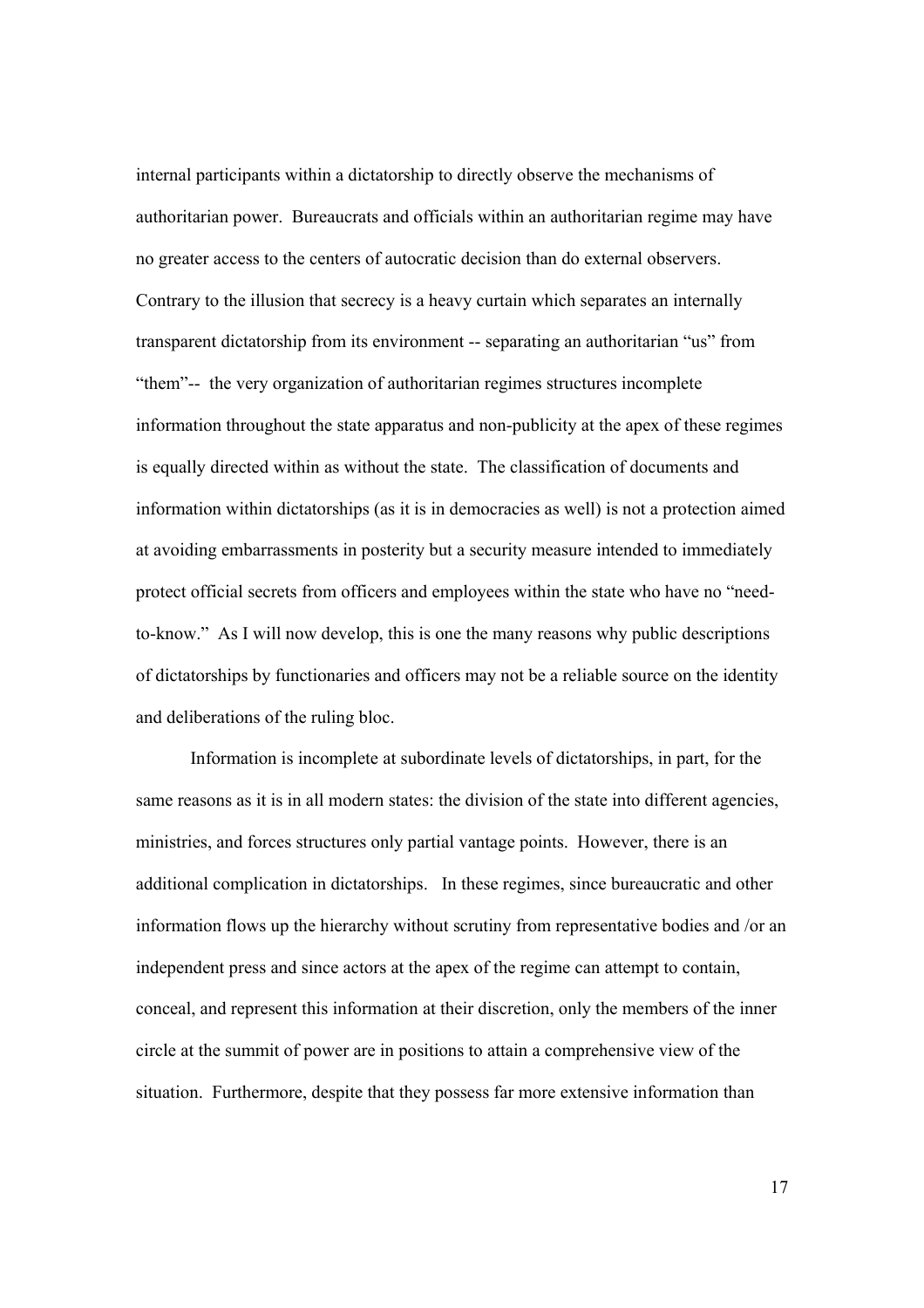subordinates or external observers and that as protagonists they may witness the exchanges and deliberations that precede decision, even the highest-ranking officials within autocratic decision-making bodies, as individuals, are likely to possess only partial segments of the total picture and hence are likely to engage in struggles with their peers over information and its veracity.

 This type of structure-induced incomplete information is endemic to military dictatorships, since in military hierarchies the command authority of superior officers and the discipline of subordinates is grounded in asymmetric information: the authority to command rests upon the superior officer's capacity to claim a comprehensive grasp of the situation because he brings together the multiple and parallel streams of information that flow from subordinate to superior up the chain of command (Feld 1959). Amidst independent branches of the armed forces, this type of hierarchy also produces a compartmentalization of information between branches, particularly as lateral communication by an officer in one branch with officers of equal rank in other branches may by construed as subordination to someone other than the officer's direct superior (Feld 1959, 19).

 These multiple points of incomplete information thus imply that "knowledge" in dictatorships is always local. Accounts from within a regime – even when they are accurate—necessarily will privilege a specific vantage point; therefore, a single event ought to be refracted through the prism of multiple explanatory narratives.<sup>18</sup> This type of partiality in perspective is one source of limitation upon the reliability of actor's accounts

 $18$  This point suggests that the absence of variety in accounts may be an indicator of noninformative communication, in other words that actors are merely repeating a party line or an official discourse.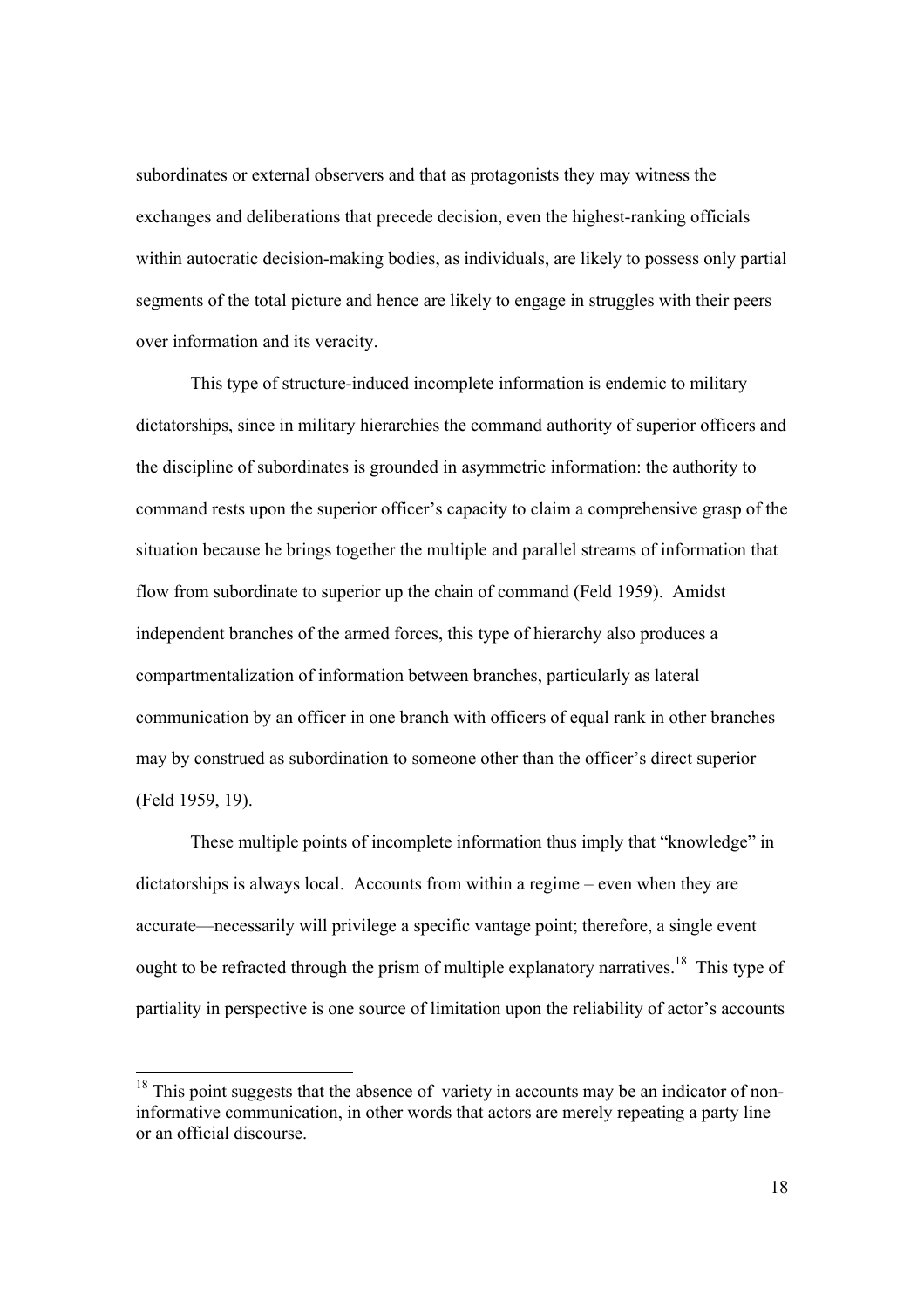or public interventions as a basis for reconstructing the nature of invisible power. Another, obviously, is the strategic use of public argument by actors within the authoritarian power apparatus, which forces us to ask under what conditions revelations by actors will be informative. On this point, I proceed to sketch a couple of observations, moving outwards (or, perhaps more accurately, downwards) from the regime inner core.

 First, even the limited group of officials in the highest circle that compose the ruling clique may have incentives to accept and further a public representation of the dictatorship that does not reflect internal practices nor the organization of the specific dictatorship, even when this public account detracts from or minimizes their individual roles. The members as individuals may be indifferent to such public distortions because their power and presence within the ruling bloc is based on resources other than those generated in public and is, therefore, unaffected by the regime's self-presentation. Whereas for the collective as a group, the misrepresentation of the internal situation may be sustainable because it contributes to the maintenance of group power. For example, a ruling collective may accept a public image constructed around an alleged single dictator because it relieves the ruling group of having to justify the exclusion of all other parties from collective decision making. In other words, the appearance of monism may allow a dictatorship to insist that it is above politics and uniquely capable of confronting the situation at hand, something that would be untenable if its internal procedures were transparent and revealed that regime decisions were preceded by debate, conflict, and compromise. Similarly, this type of projection of a singular institution or an indivisible, albeit, collective institution, such as the armed forces, in conjunction with security measures that occlude the fact of politics at the apex, may be important for maintaining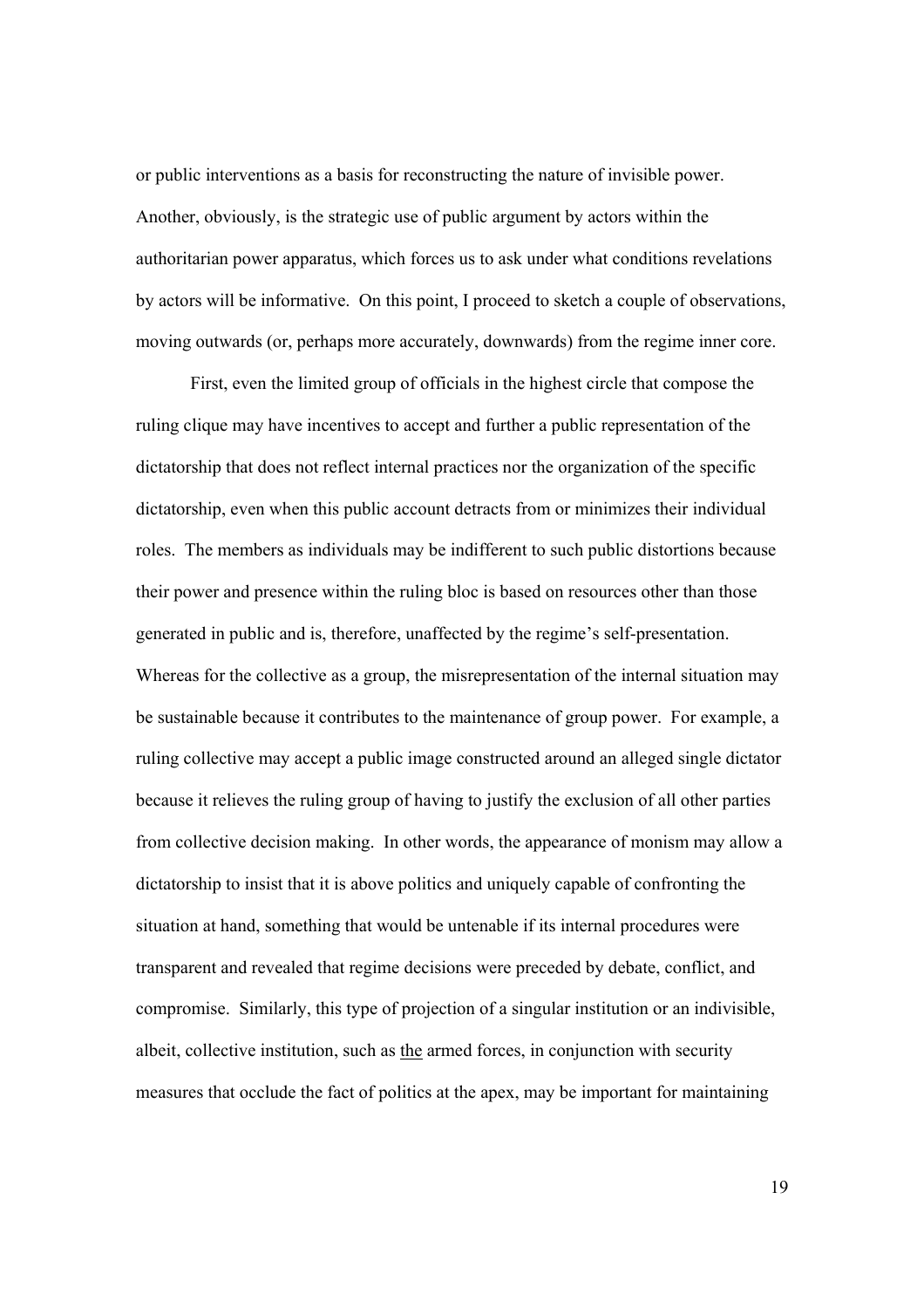non-deliberation and authority at lower levels of a hierarchy and, therefore, equally for maintaining the cohesion of the ruling organization.

 As we move out of this inner circle, functionaries may have no knowledge that a discrepancy exists between real power and public accounts of power because their institutional location within the state apparatus removes them from any contact with information discordant with the official account. Put differently, these individuals are "out of the loop," a situation that can also affect individuals who have access to classified information given that "need to know" in most cases implies narrowly circumscribed access.19

 Second, the manners whereby decision-making conventions at the apex of a regime may effect information flows and debates within an authoritarian public sphere also effect the value of public statements and opinion as evidence. In most contexts, irresolution is a tactic that supports group cohesion by postponing definition on potentially divisive issues. This practice by leaving open an issue can create a context for

 $19$  Even functionaries or officers directly involved in logistical aspects of secret operations may be kept in the dark as to the true nature of their own work by means of compartmentalization or the use of double reporting systems that combine a "back" channel for transmission of classified orders and information and an open "cover" for communication of aboveboard information and any avowed mission. For an example, see the discussion of the logistical organization of the secret U.S. bombing of Cambodia in 1969-1970 in Sigal 1975 (80-81).

A related issue here is the phenomena of leaks and other informal means of communicating state secrets as a source of information regarding authoritarion nonpublic deliberations or covert practices. Leaving aside the questions of deceptions or the distortions that such information may contain, any leaks, informal briefings, or unauthorized conveyance of classified documents are likely to be of limited use for scholars precisely because the public use of official secrets tends to threaten the source of a leak by triggering internal investigations aimed at sealing security gaps. As the literary and historical literature on espionage reveals, organizations with continous "intelligence" may be incapacitated from acting upon it for fear of compromising "sources" and the fact of infiltration. Sigal 1975 discusses the constraints that limit the use of informally communicated secret information among U.S. Congressmen.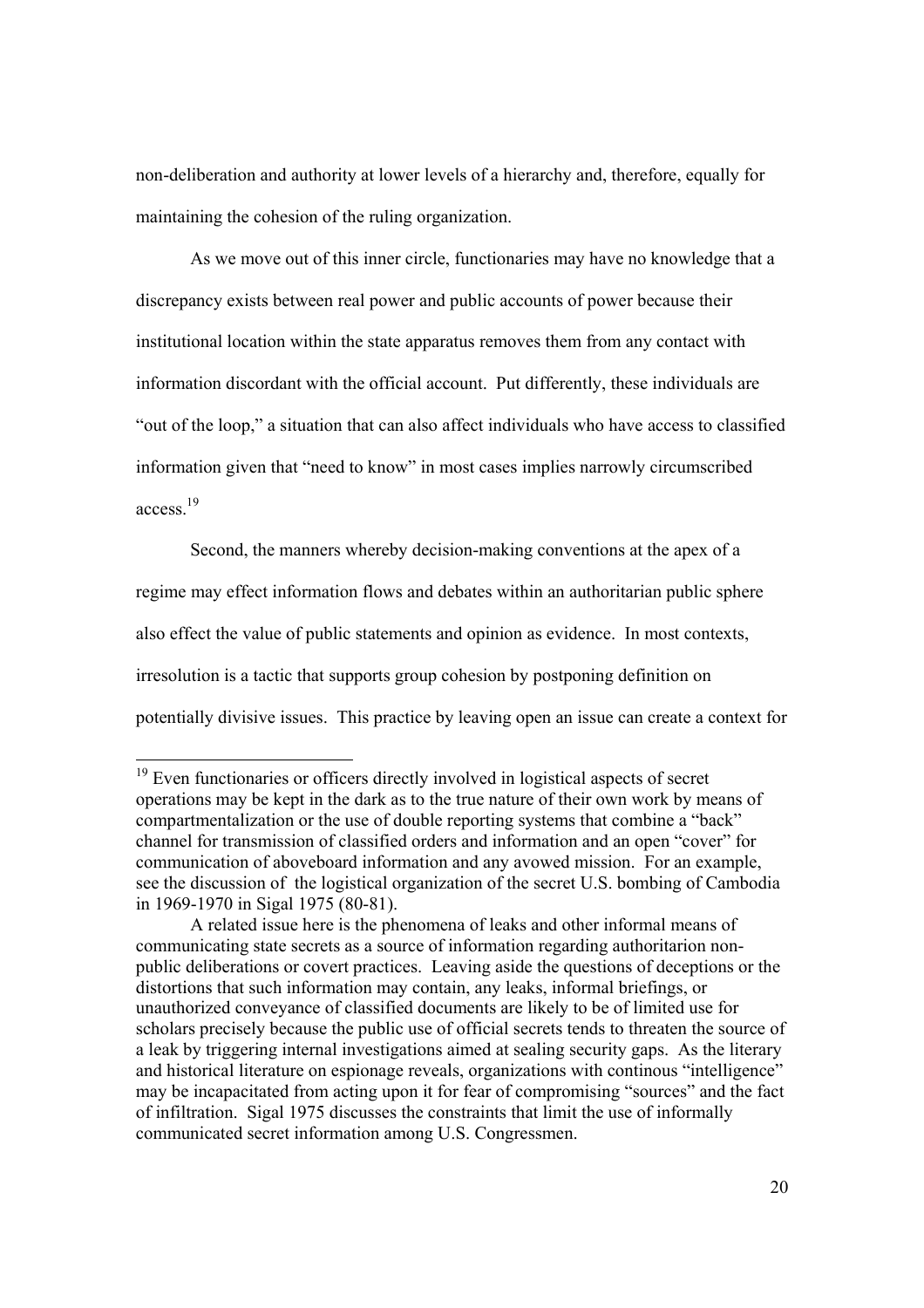at times noisy debate and/or wildly self-serving analyses of policy alternatives in the restricted arena of authoritarian publicity. However, these public expressions may have very little connection with positions held internally or the range of internal policy debate. Insofar as there is a body in which decisions are made and its authority is acknowledged by its members, actors outside of this body can make all sorts of noise without this clamor provoking any response or disclaimer from members of the body with real authority as, again, nothing –other than prudential considerations-- compels them to respond to actors beyond themselves.

 Third, actors close to or within the inner circle at the apex of an autocracy may have incentives to misrepresent themselves and to speak what they think the autocrat or the ruling circle wants to hear, a practice long discussed in the political theory on monarchy (Skinner 1997, 87-93; Kapuśiński 1989). Thus, the meaning of public speech acts in authoritarian regimes – statements at press conferences, official declarations by ministers, interviews in the tolerated press and newsweeklies—may not lie in their substantive content but in the concrete strategic game in which the speaker is attempting to advance or hold ground among other contenders for resources, access, authority, status, perks, power, etc. Much of this activity can be part of the noise mentioned in the previous point, with the implication that seemingly explicit postures may reveal no conviction other than ambition within some game of bureaucratic politics. Similarly, this type of subservience and deference to a superior, which may be discovered at all levels of a hierarchy and may be exhibited by individuals and whole agencies, also implies that information transmitted up a hierarchy may often be distorted by lower-level officials and be less than accurate, a point repeatedly noted in regards to the fulfillment of economic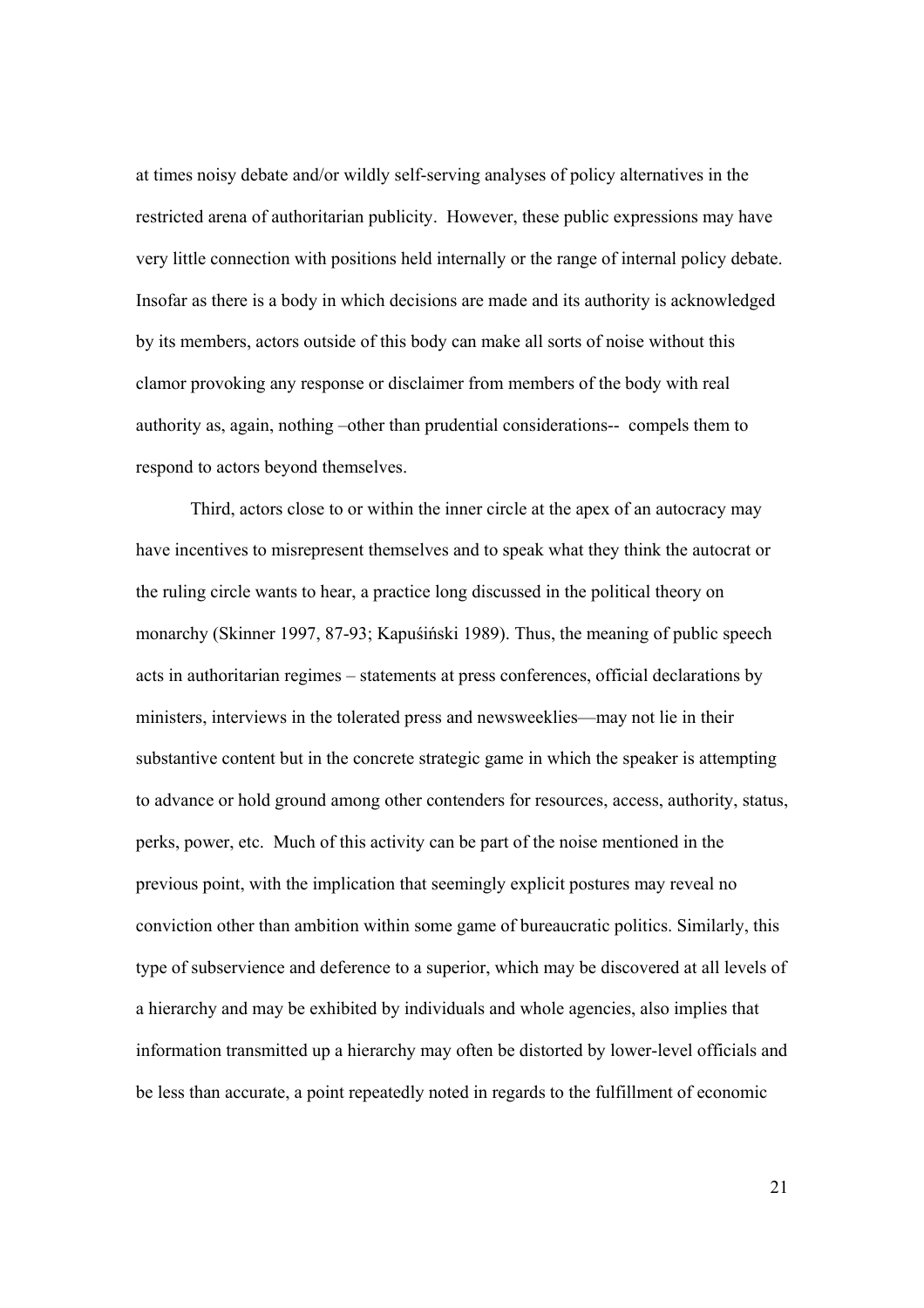plans in planned economies and, most recently, in the U.S. context, in regards to the subordination of CIA intelligence to executive aims prior to the invasion of Iraq in 2003 (Powers 2004). $^{20}$ 

 Furthermore, while I have been stressing how the organization of autocracies and the use of secrecy influences the descriptive value of accounts from within of the purported inner workings of dictatorship, we should not ignore the obvious point that autocracies often seek to manipulate and at times occlude information regarding social states beyond the inner organization of their power. These manipulations can involve external deceptions regarding a regime's own policies, such as the denial of repressive acts which cannot be acknowledged publicly because they are heinous by international or local standards, or the misrepresentation of the strength and intentions of regime enemies so to justify continued dictatorial rule. Similarly, even seemingly innocuous data collected by a regime on social conditions may be withheld from the public whenever accurate data about employment, population growth, health conditions, or education may establish the failure of regime policies or the falsity of government claims.<sup>21</sup>

 The non-public organization of autocratic regimes thus structures a series of strategic contexts within and around dictatorships from which actors may articulate public accounts of dictatorship that are at variance with what would constitute reasonable

 $20$  These types of subservient distortions also then effect the usefulness of local records for accurately studying social phenomena.

 $21$  This was the fate of the 1937 Soviet census once the preliminary results provided evidence of the high population losses caused by the 1932-3 famine that followed collectivization. Stalin had the results of the census entirely suppressed and the senior statisticians involved were arrested and executed (Merridale 1996). In addition to describing the organization and realization of the census, which involved over one million enumerators and instructors, Merridale (1996) provides many examples of the problems of information and distortion that I have discussed above.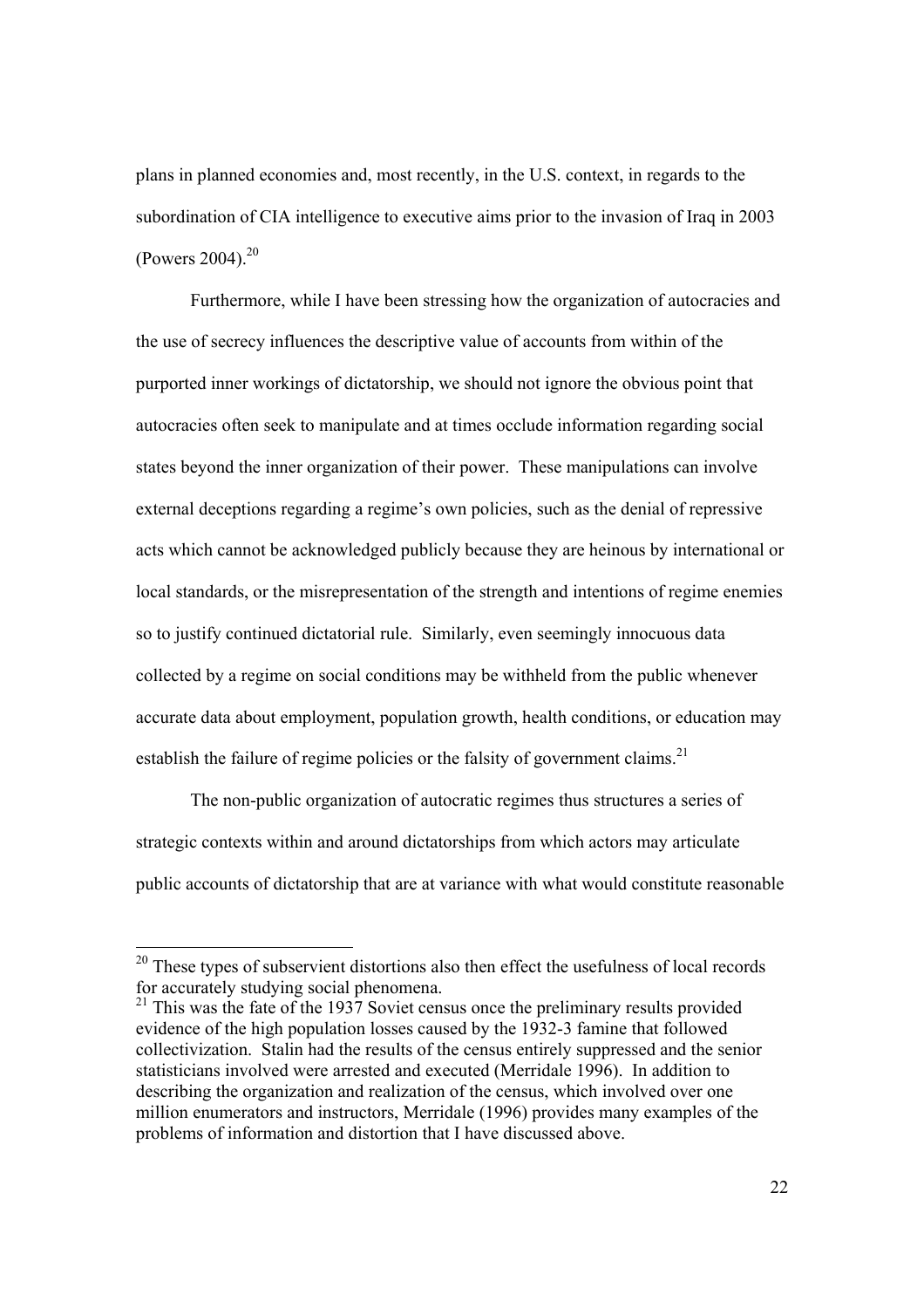descriptions of the actual character of "invisible power" and its attendant games if this secret world were visible: rulers whose power is not based upon publicity can be indifferent to public presentations of power; this indifference creates a space for public debates over policy and institutions that may have little to do with internal deliberations; while subordinate officials seeking advantage have incentives to distort information to gratify the ruler or ruling bloc. Each of these by-products of secrecy within authoritarian regimes renders problematic as keys to understanding decision-making processes in authoritarian regimes many of the sources that scholars use—speeches, interviews, announcements, acts of legislation, public explanations by subordinates, etc.

#### **4. Behind the veil of deception: Can we go backstage?**

 If the types of traditional public evidence used by scholars are of limited value in revealing the key players and practices obscured by secrecy, what types of sources do social scientists need if they are to develop cogent accounts of a hidden, secret history? In the best of all possible worlds, scholars would have eventual access to a "black box" within the "black box" – akin to the popular image of the airplane data and voice recorder – in other words, some faithful register of the players and their deliberations, decisionmaking processes, orders, and actions. Ideally, scholars would be able to work with the internal documents and records – agendas, protocols, memorandums, reports, minutes, records of meetings, agreements, plans, and instructions – that issue as part of the everyday operation of authoritarian executive and legislative bodies, advisory councils, administrative agencies, and security apparatuses. Though, for various reasons, this documentary record is likely to be incomplete, only by using such sources can scholars move beyond the essentially speculative accounts that result when public actions, speech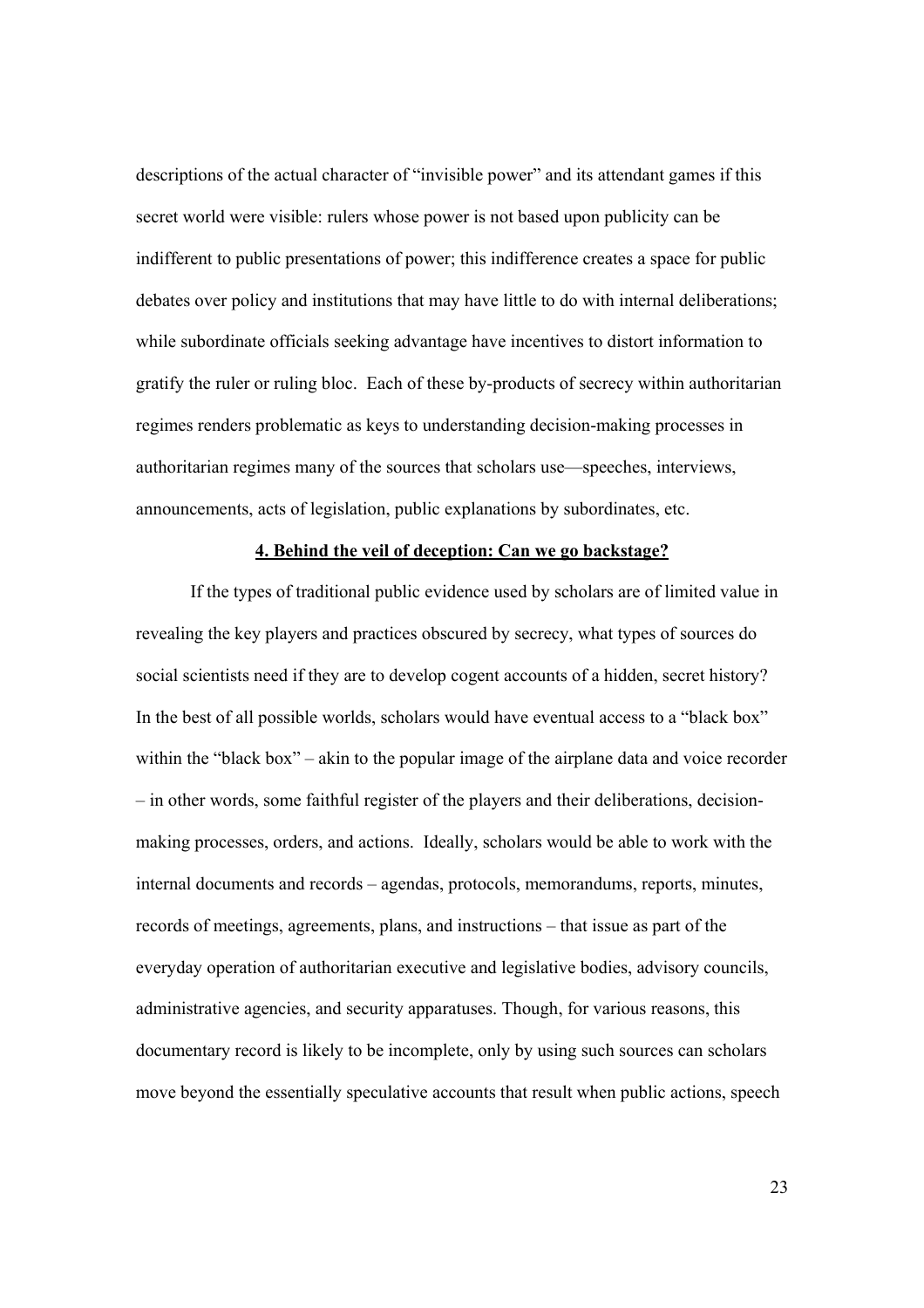acts, and documents are used to impute internal dynamics of authoritarian regimes.

We can distinguish three dimensions in the use of authoritarian primary sources as an evidentiary basis for constructing internal accounts of dictatorships: first, that authoritarian actors produce a corpus of records in the course of exercising power; second, that these records be preserved; and third, that researchers eventually have access to this documentary base. Clearly, at each of these stages authoritarian state practices and the decisions of successor regimes may produce gaps in the scope and integrity of the documentary record produced by a dictatorship. However, although researchers and individuals frequently doubt that authoritarian regimes generate extensive primary records, there are good reasons to believe that the principal source of the limited availability of authoritarian primary sources is not the failure of dictatorships to produce records but later decisions -- to destroy (or seclude) records or eventually to limit access to records after the dictatorship in question has passed.

#### 4.1 Dictatorships and Records: Paperless Tigers?

 A popular view of dictatorship associates autocratic power with an absence of primary documents as dictators are construed as shunning any documentary trail. In this conception, the absence of written records is a means to amplify the dictator's immediate power by assuring his irresponsibility for wrongful acts or later failures of policy – by receiving oral counsel and by verbally imparting directives, the dictator can deflect criticism by claiming, as circumstances warrant, that his ministers misinformed him, failed to follow his instructions, or effected acts without his knowledge or authorization.<sup>22</sup> In this manner, oral dictatorial practices of counsel and command provide autocratic

 $22$  For an example, see Kapuściński's account (1989) of Haille Selassie's exclusively oral modes of receiving counsel and imparting directives.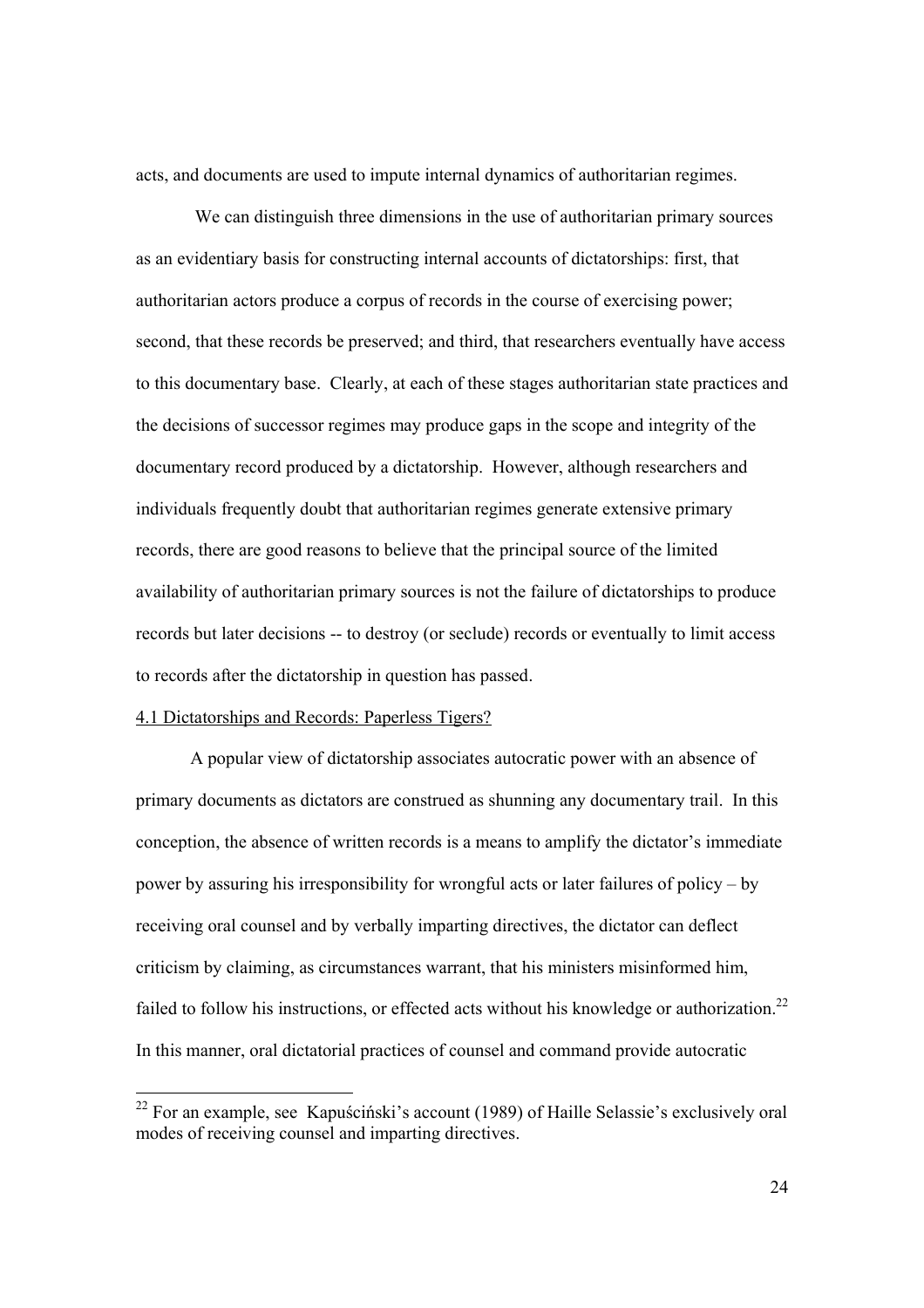rulers with "plausible denial," while at the same time they deny subordinate officials of any record to hold up against the ruler's word and use to protect themselves from being scapegoated. If indeed dictatorships act in this manner, scholars would have no primary evidence with which to reconstruct the hidden action in dictatorships.

 Although on a limited basis concerns of deniability and irresponsibility (as well as a concern for additional secrecy) may lead authoritarian rulers to deliberately not keep records related to specific particularly sensitive acts, a purely oral regime of deliberation, decision, and execution is impracticable and is thus inconceivable as the standard practice in modern dictatorships. This point may be obvious; nevertheless it is worth developing as it implies that authoritarian regimes are likely to produce a range of materials that scholars could use to study dictatorships if this documentation were preserved and at some point made available to researchers.

 First, at any but the most rudimentary levels of administrative and social complexity, officials within an authoritarian regime will produce written materials in the course of formulating and evaluating different policy alternatives, as well as when implementing policies. At the most general level, this production of records is a function of the limits of individual intellectual capacity and memory before the scope, volume, and complexity of the issues demanding policy decision in modern societies -- no autocrat can receive, retain, and evaluate volumes of information without the aid of reports, memoranda, plans, statistics, and budgets, just as lower level officials cannot efficiently gather, retain, and transmit information relevant to superiors without writing. The cautious dictator, thus, may not leave a paper trail documenting his motives and involvement in highly sensitive policy matters, but he is likely to utilize reports and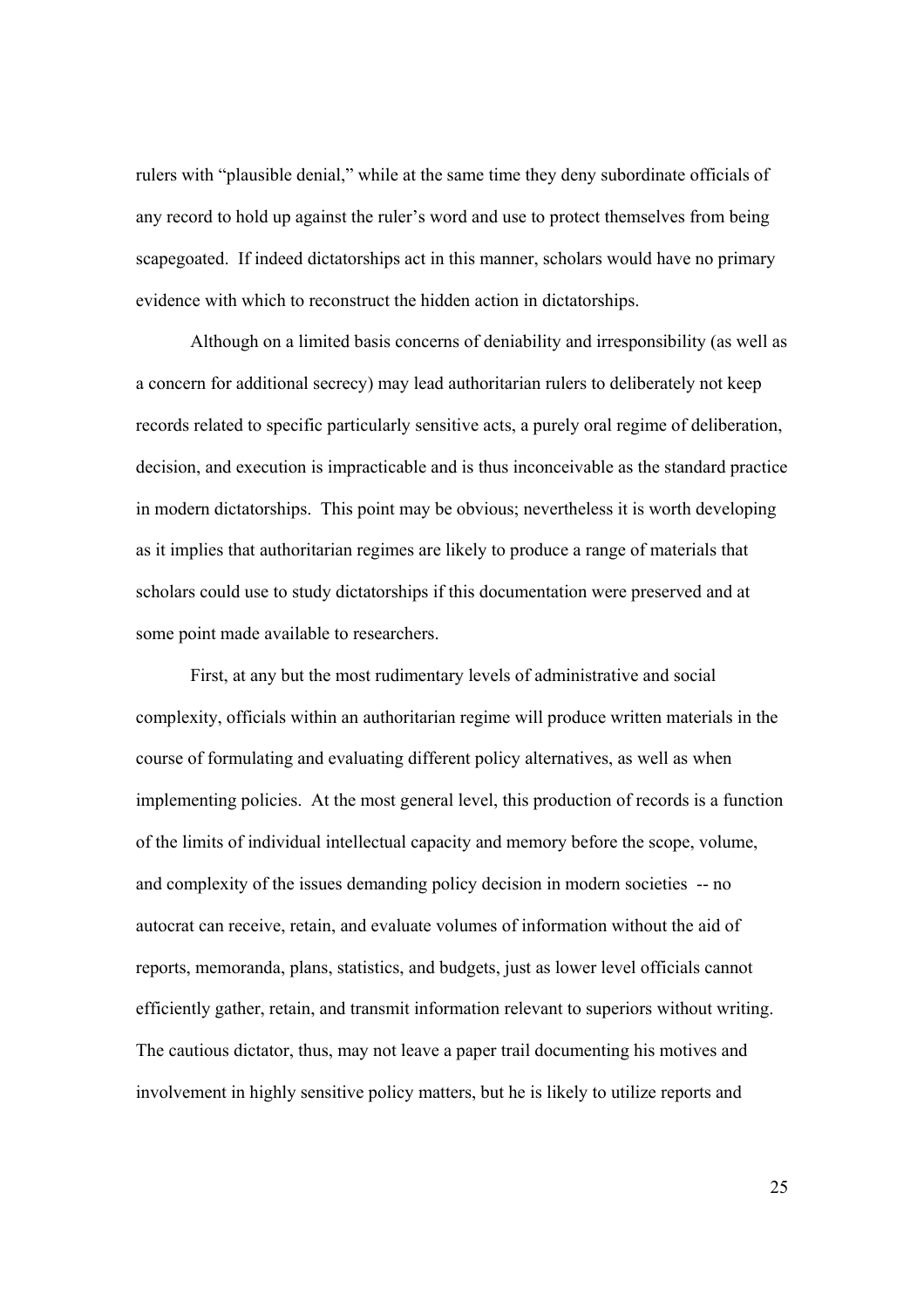memos written by advisors and subordinates in arriving even at these decisions.

 Similarly, at any degree of administrative development autocratic rulers will want to use written instructions and demand reports as mechanisms to defend their authority over subordinates. While mumblings without any record may grant the dictator the defense of policy irresponsibility, oral transmission of instructions cannot be generalized within an administrative hierarchy without destroying the effective instrumental authority of the ruling bloc.<sup>23</sup> Subordinate officials can be held responsible to their superiors only if they receive relatively precise orders which are not given to excessive interpretation, and superiors will also require reports from subordinates in order to evaluate both policy and personnel.<sup>24</sup> Therefore, even though there may be some gaps at the top, we can reasonably expect that authoritarian regimes will generate the whole range of operational files and records characteristic of bureaucratic organizations. Hence, we should not be surprised that primary records were produced in a number of dictatorships, even in the

l

 $^{23}$ Thus, even Hailie Selassie, who according to Kapuściński's stylized account (1989) imparted all instructions and received all counsel by word of mouth, had a "Minister of the Pen" who took down his orders and instructions for subsequent transmission. Still, the verbal buffer between Selassie and his minister allowed the Ethiopian emperor to lay all necessary blame upon his minister (Kapuściński 1989, 8-9).

 $^{24}$ Here again arises the problem of how superiors can prevent deferential reporting and receive accurate information from subordinates, an issue alluded to above in the context of the problems of public information in autocratic regimes. The topic of autocratic deliberation and counsel is an undeveloped area of research, though some references suggest that autocrats use mechanisms similar to those referred to in the principal-agent literature, basically taking advice without revealing expectations or targets. For example, Selassie while recieving verbal reports purportedly never asked questions nor expressed opinions so as not to influence his informants reports (Kapuściński 1989, 11). Similarly, Max Weber (1978, 995) mentions that Frederick William I of Prussia would receive written memoranda but would rarely attend collegiate cabinet meetings.

The degree of precision in instructions to subordinates and how widely these orders will be conferred in the form of written instructions is another topic that cannot be settled a priori. Hitler, for example, apparently preferred the use of ambigous instructions and eschewed formal decision-making processes (Kershaw 1997 and Mommsen 1997).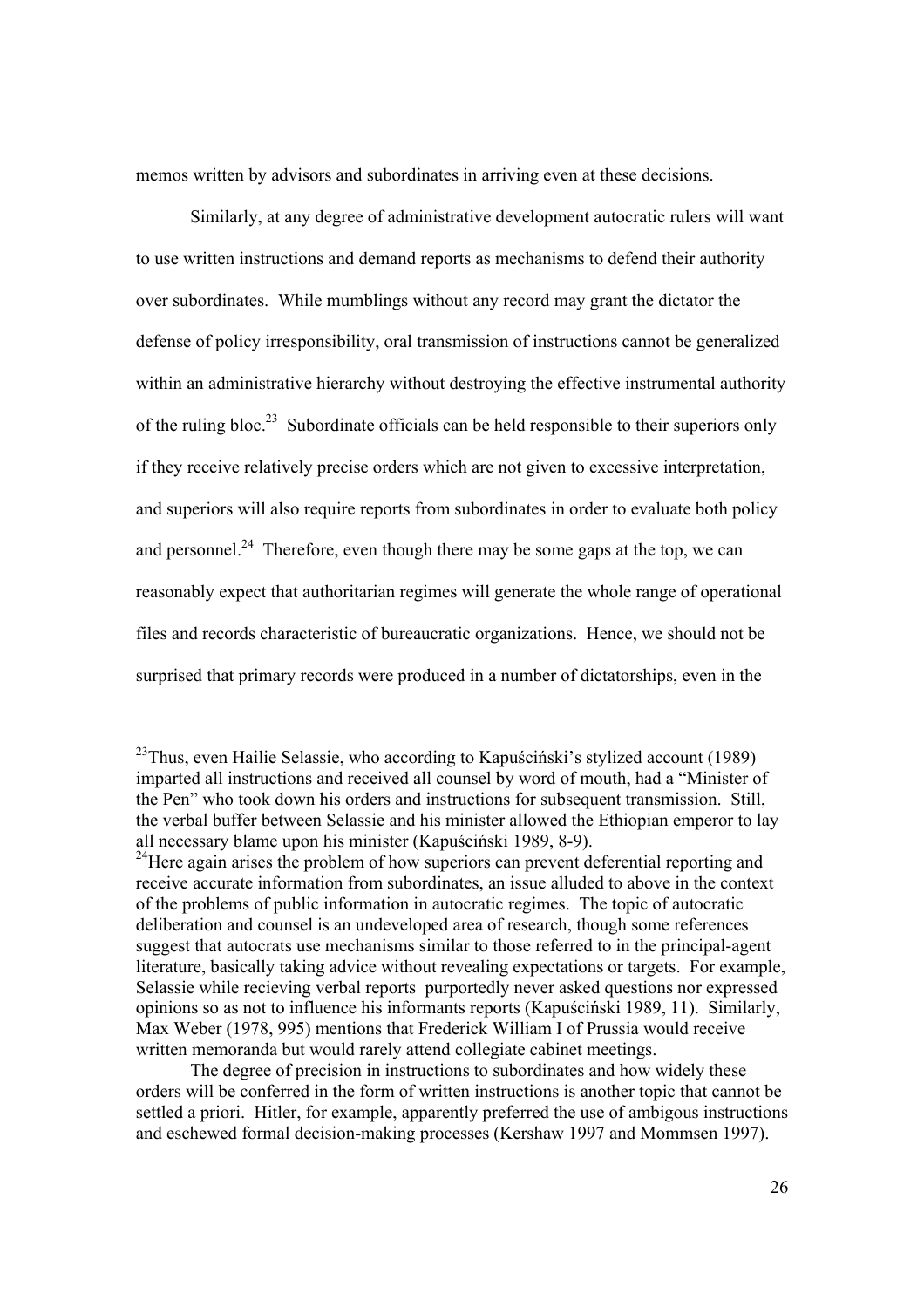course of formulating and executing extremely sensitive and secretive policies.<sup>25</sup>

 Second, although the records and documents just referred to arise from the operation of intermediate and subordinate authoritarian agencies, a range of documents are also likely to be generated at the highest levels of some, if not all, dictatorships. The need for records at this level can be understood as a function of the composition of the authoritarian ruling bloc. In principle, monocratic rulers—one-person dictatorships— do not require a record of the motives, intents, or considerations underlying a decision because the single ruler can deliberate privately. Collective decision, however, necessarily requires and produces written artifacts as part of the decision-making process: minimally, agendas must be established and resolutions recorded, and, beyond this minimum, reports and position papers are to be expected within collective bodies considering complex issues.

 In collective decision-making bodies documents and records are tools of power. Whenever power is exercised jointly by the members of a collectivity, individual members, if they are concerned with securing or protecting a share of power in decision making, will demand at minimum a written register of group decisions. This point can be elucidated by contrast with the single-person dictator: whereas a single autocrat can be indifferent to whether his present representation of an earlier decision belies its original content, the same does not hold for the individual members of a group bearing decisional

 $^{25}$ Primary records produced in Nazi Germany, the Soviet Union, and the German Democratic Republic by secret security and repressive apparatuses and, in some cases, the higher bodies governing them have recently been used by scholars to study a range of issues previously beyond the light of research. For examples, see Browning 1992, Epstein 2004, Finkel 2004, and Ivanova 2000. Police archives registering authoritarian repressive practices have also been discovered in Brazil, Paraguay, and Argentina in the most recent post-dictatorial period. On these archives, see Da Silva Catela 2002, González 2002, and Olmo 2002.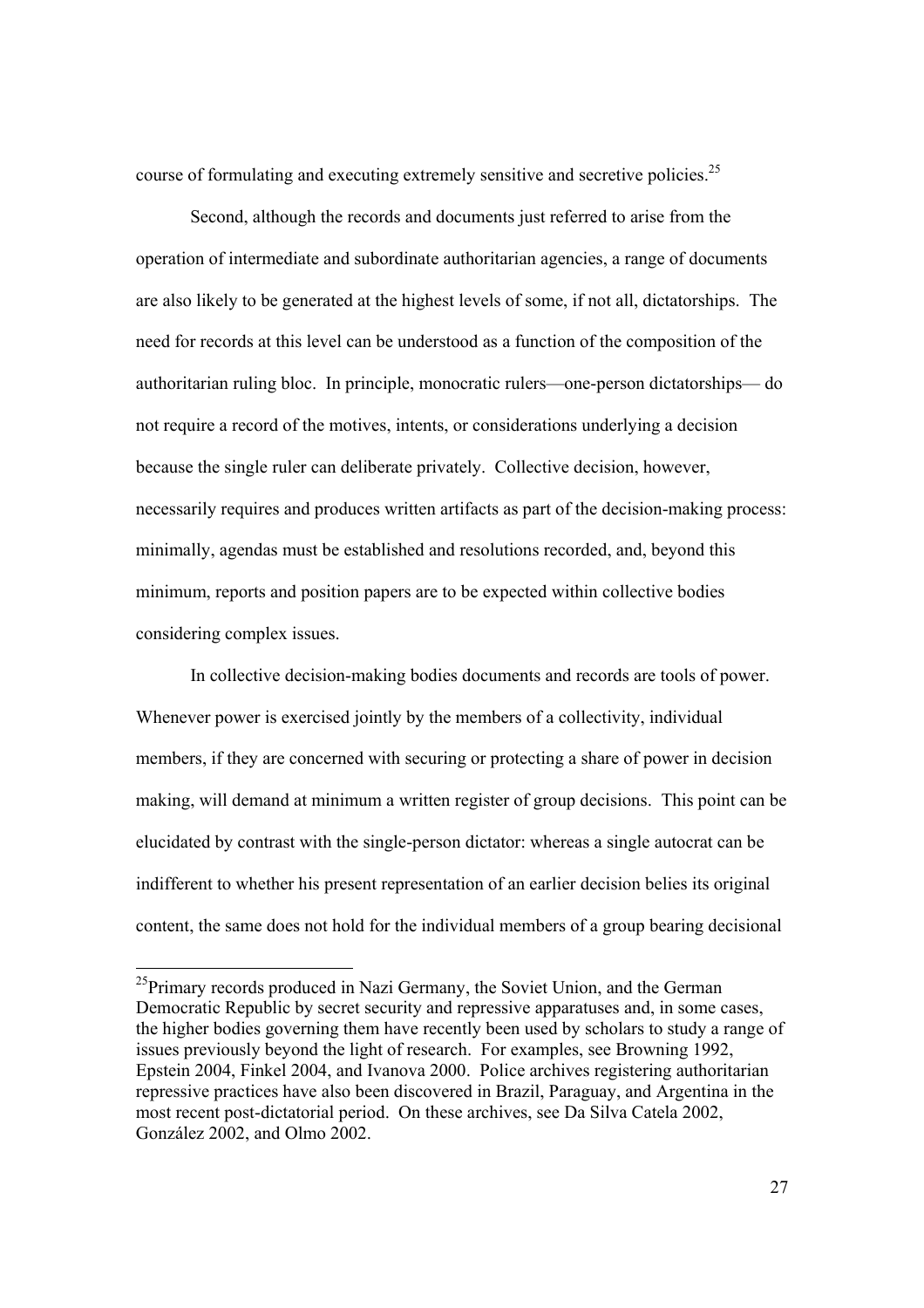authority. If these individuals are to defend their institutional positions, group members can only countenance those discrepancies with earlier decisions that they sanction according to their accepted procedures for group decision. In this context, official registries of decisions provide individual members with a record that can establish the content of an earlier decision and be used to challenge irregular decisions that might be imposed by misconstruing earlier agreements. For the same reason, members may also want a record of their deliberations to have a similar record with which to establish the understandings that underlie joint decisions.<sup>26</sup> Regardless of regime type, the logic of collective decision generates a need for written records, a point which has been confirmed by the legislative records found in the archives of collegial dictatorships.<sup>27</sup>

## 4.2 Preservation of and Access to Authoritarian Archives

 $\overline{a}$ 

 The records generated during the everyday operation of ministries, agencies, and superior legislative bodies in authoritarian regimes can only be of use to scholars if they

 $26$  Thus, one of the first acts at most meetings of collegial bodies is the authentication and approval of the minutes of the previous meeting.

Thus, we know of the extensive production of records in the course of decision making in the Soviet Politburo and the Chilean military junta. The Chilean records presently in the public domain (at the *Biblioteca del Congreso Nacional de Chile*) appear to be considerably broader than the Politburo records, as the former include the voluminous legislative archive of the junta's Secretary of Legislation, which contains legislative histories for most of the decree-laws enacted by the military regime, as well as verbatim minutes of the junta's meetings transcribed from tape-recordings. The legislative histories gather together the range of documents (bills, legal analyses, position papers, proposed modifications, and protocols of junta meetings) generated through the legislative process and complement the junta minutes. On these documents, see Barros 2002 (6-7). The available records of the Politburo of the Communist Party of the Soviet Union (CPSU), at least during the mid-1990s, were limited to the protocols (*protokoly*) of Politburo meetings. These consisted of lists of participants, agendas, and decisions, as well as additional materials attached as addendum, but do not include records of the debate (David-Fox and Hoffman 1996). This difference in the range of Soviet and Chilean materials in regards to central decisional bodies may merely reflect incomplete access to the Polituro archve. For more on the protocols and other CPSU operational records, see Howlett, Khlevniuk, Kosheleva, and Rogovaiaet 1996.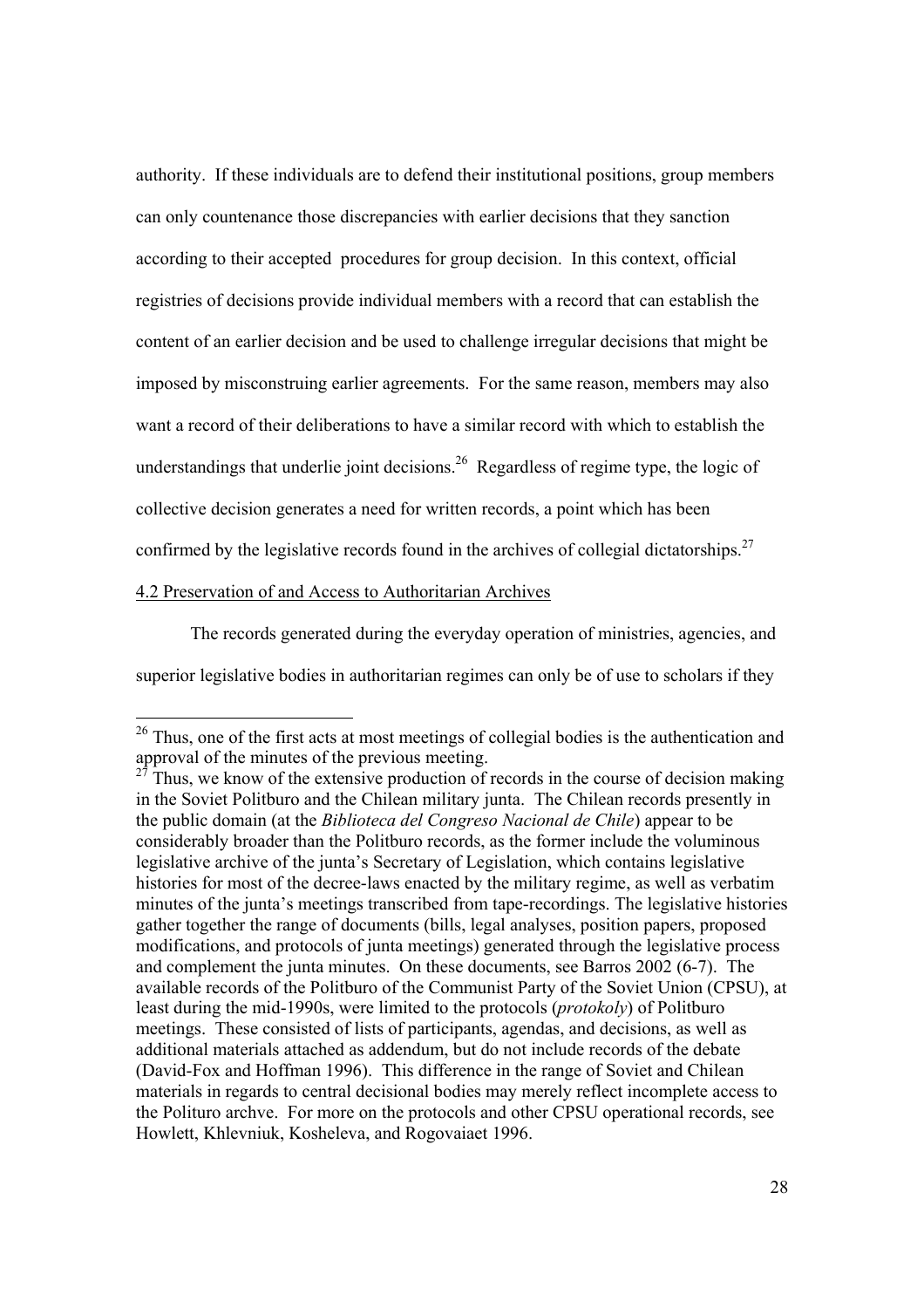are preserved and open to public research communities. Whether records produced by dictatorships are preserved and open is a function of a number of contingent factors that are likely to vary across states – specific national administrative and archival traditions, the manner of demise of the authoritarian regime in question, the degree of public pressure for the protection and opening of archives, and, in some cases, pure contingency. Although there may be no unique pattern to the conservation and declassification of records produced by authoritarian regimes, some general aspects can be identified.

 First, the critical moments in the fate of authoritarian regime records may be the period immediately prior to the termination of a dictatorship and any points at which powerholders fear their imminent demise, as it is at these moments that authoritarian incumbents may seek to destroy or sequester documents that they fear will be damaging if in the wrong hands.<sup>28</sup> Prior to these critical junctures, official records are likely to be preserved by the agencies and offices that generate them: insofar as documents constitute the working records of specific offices or bodies, each administrative agency, deliberative body, cabinet, law court, or intelligence agency will organize and maintain its archive, often in accordance with some statutory or regulatory stipulation.<sup>29</sup> Thus, while

 $28$  The voluntary decision not to destroy highly-sensitive documents probably depends on whether officials feel that they can control access to such records after they lose power, a factor which may be influenced by bureaucratic or civil-military traditions, expectations of institutional and personell continuity across a regime change, and existing power relations. Paradoxically, a sense of impunity may preserve an archive for future discovery, as González Vera (2002, 91) suggests was the case in Paraguay, where over two tons of police records were found in late 1992, about four years after the fall of Alfredo Stroessner. This concern with impunity --which to be effective must be backed by continued institutional power – however, may at a later date lead to the destruction of records and evidence once judicial investigations hone in on hitherto guarded evidence.  $29$  Thus, although scholars doubted the existence of these records, in Chile the Secretary of Legislation was encharged by law with maintaining the archive of legislative histories, and, at least after 1981, the Secretary of the Junta was encharged with transcribing the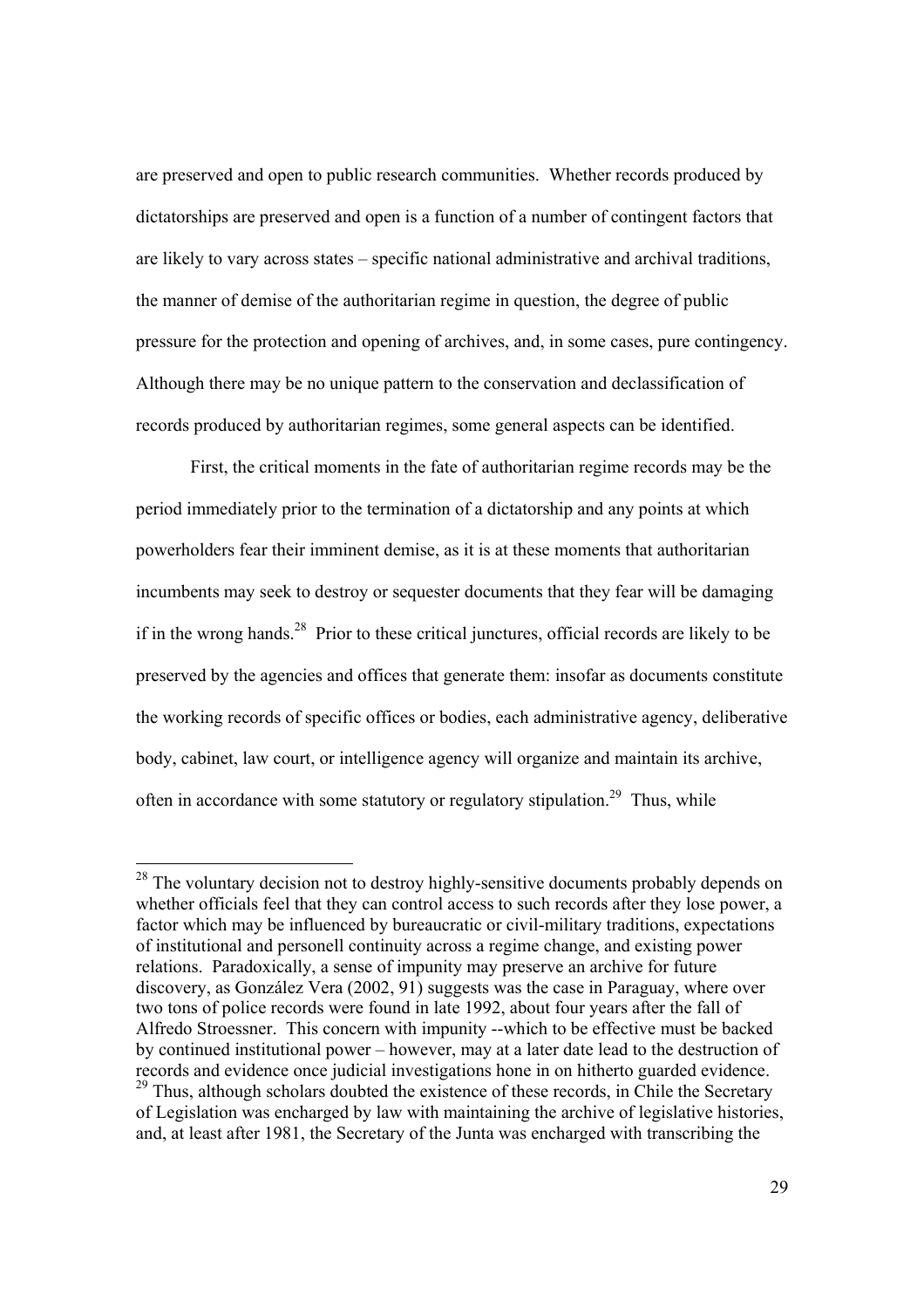dictatorships are in power the major problem for scholars is access to documents that tend to be classified, rather than their non-existence.<sup>30</sup> Subsequently, whether documents are destroyed to protect state secrets, then, will largely depend on whether regime officials perceive that specific archives are incriminatory or of strategic-political or intelligence value in the hands of perceived enemies, that there is no other way to prevent unwanted access, and that officials actually have the opportunity to destroy records.<sup>31</sup> Records

minutes of junta sessions, storing the original, and circulating a copy to each commander in chief following authentification of the record. While scholarly access to these records was difficult (the legislative archive) when not impossible (the minutes), the fact of their existence was in the public record in the norms regulating legislative procedures and the military junta. See, Article 30, *Decreto-Ley 991*, *Diario Oficial*, January 3, 1976; and Article 3, *Acuerdo de la Junta*, *Diario Oficial*, August 20, 1981. The published ruling's of the *Tribunal Constitucional* after 1981 also made reference to the junta minutes, listing the minutes of specific junta sessions among the antecedents that the court received for its review of the constitutionality of the regime's organic constitutional laws. These extracts were made available to this author at the tribunal during 1992.

 $30$ It should be noted that in at least two instances civilians had access to important regime records while the dictatorship in question remained in power. In Brazil, as part of the implementation of president João Figueiredo's 1979 amnesty, lawyers for political prisoners were given access to *Supremo Tribunal Militar* archive to allow them to include the appropriate documentation from military court proceedings on behalf of their clients. Once these lawyers realized that they stood before a wealth of secret information on the organization of repression, a small group of human right's lawyers, in cooperation with the church, organized and effected the clandestine duplication of the entire archive (da Silva Catela 2002, 25-38). This operation, completed in 1983, provided the basis for the 1985 publication on torture, *Brasil, Nunca Mais.* In Chile, on the other hand, the military government made public the minutes of the civilian advisory committee, the *Comisión Ortuzar,* that produced the first draft of the constitution and provided constitutional counsel to the junta from 1973-1977. These minutes have been available in Chilean law school libraries since the mid-1980s.

 $31$  Opportunity may be just as significant as the decision to destroy records. There are many historical examples, particularly from WWII, of contingent events, such as the imminent collapse of a military position or even the reluctance of archivists to destroy their own records, saving specific Soviet and Nazi archives from unexecuted orders of destruction. Thus, the Smolensk Communist Party archive was saved from destruction by retreating Soviet officials in July 1941 when the German Army captured the town before officials could destroy these local records (Grimsted 1995, 19). Similarly, the U.S. Army seized the German Foreign Ministry archive in April 1945 after reluctant archivists had failed to carry out orders to destroy it (Lambert 1959, 190-191). Both archives later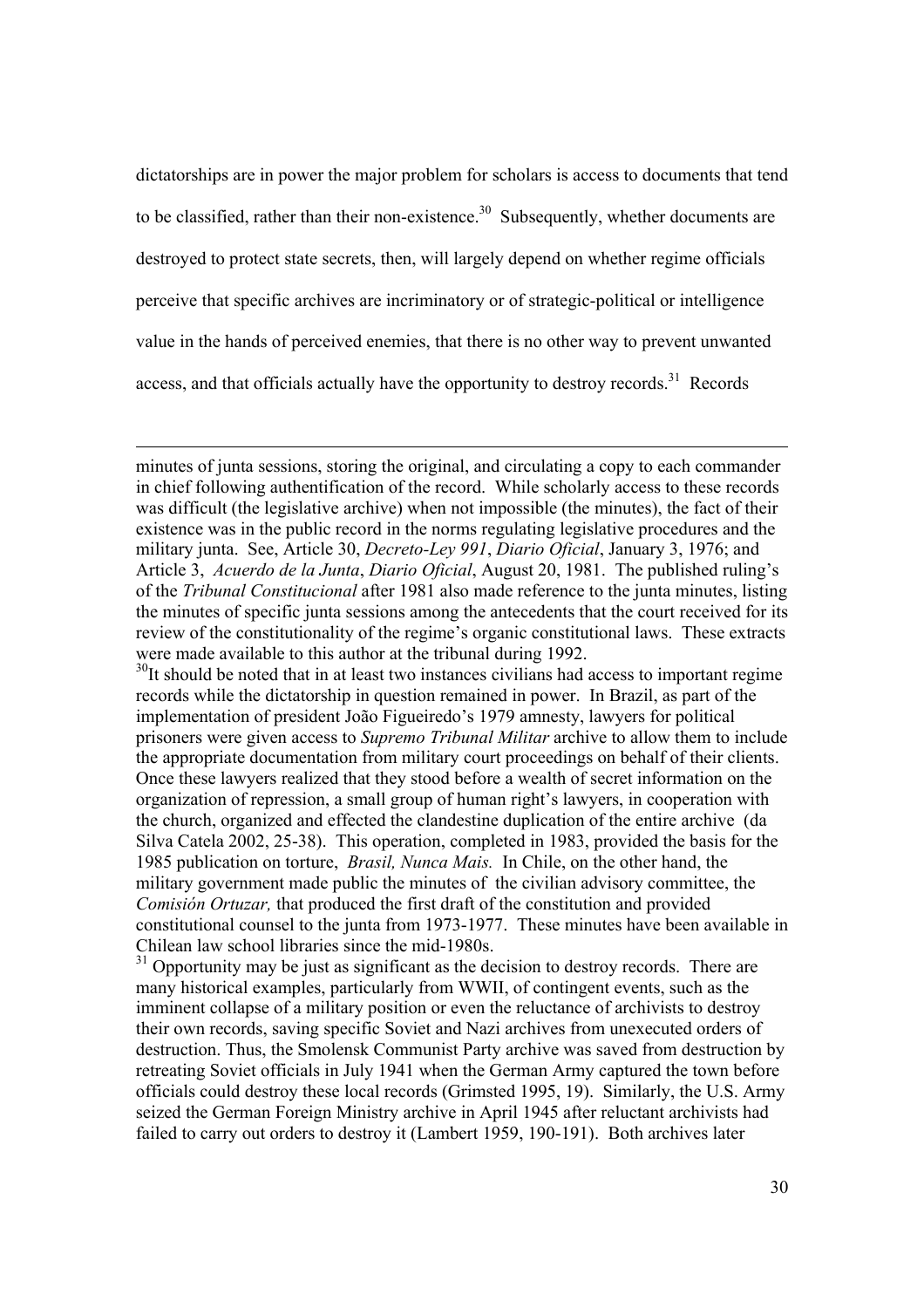produced by authoritarian regimes will be preserved either intentionally, if autocratic powerholders decide that later access to specific records is not damaging or that they can protect sensitive records from publicity, or unintentionally, if other actors intervene and prevent the destruction of records. Moments of regime change, therefore may involve the destruction of records, but they may equally involve their preservation.

 Obviously, any documents that are preserved can only inform scholarly analyses of dictatorship if they become available to the public. This issue of access involves a number of factors, which undoubtedly vary across cases and transitions. These include: whether documents of authoritarian regimes are secluded from or held within official records systems, statutory norms delaying the opening of official and classified records, and the political, rather than scholarly, motives that often drive declassification.

 On the first factor, not only may official papers be held in private hands by highlevel former officials, but state institutions, particularly the military and intelligence agencies, may be able to retain records – by legal mandate or *de facto* -- and prevent their transfer to any official records office. In many instances, these acts of retention are also secret, as generally such institutions do not publish a register of the record groups that

became available to scholars. Parts of the Smolensk archive were taken by the U.S. Army in 1945, secretly retained from the USSR, and analyzed by Merle Fainsod during the early 1950s. Fainsod used the fragments of the archive to produce one of the only Cold War studies of Communist Party operation based on primary – albeit fragmentary-- Soviet records (Fainsod 1958). On the odyessy of the Slomensk archives and their use for anti-Communist purposes, first by the Nazi's and then by the United States, see Grimsted 1995. Lambert 1959 discusses the Nazi records, their microfilming by the occupying powers, and their release for public research. For a sense of the strategic importance that belligerent states place upon enemy archives, the extent of archive plunder during WWII, and the on-going international problems created by the nonrestitution of seized official state papers, see Grimsted (1997, 1998b). Another example of a contingent event possibly saving a set of records from destruction was the occupation of the Berlin offices of the German Democratic Republic state security police (Stasi) by demonstrators during the winter of 1989-1990.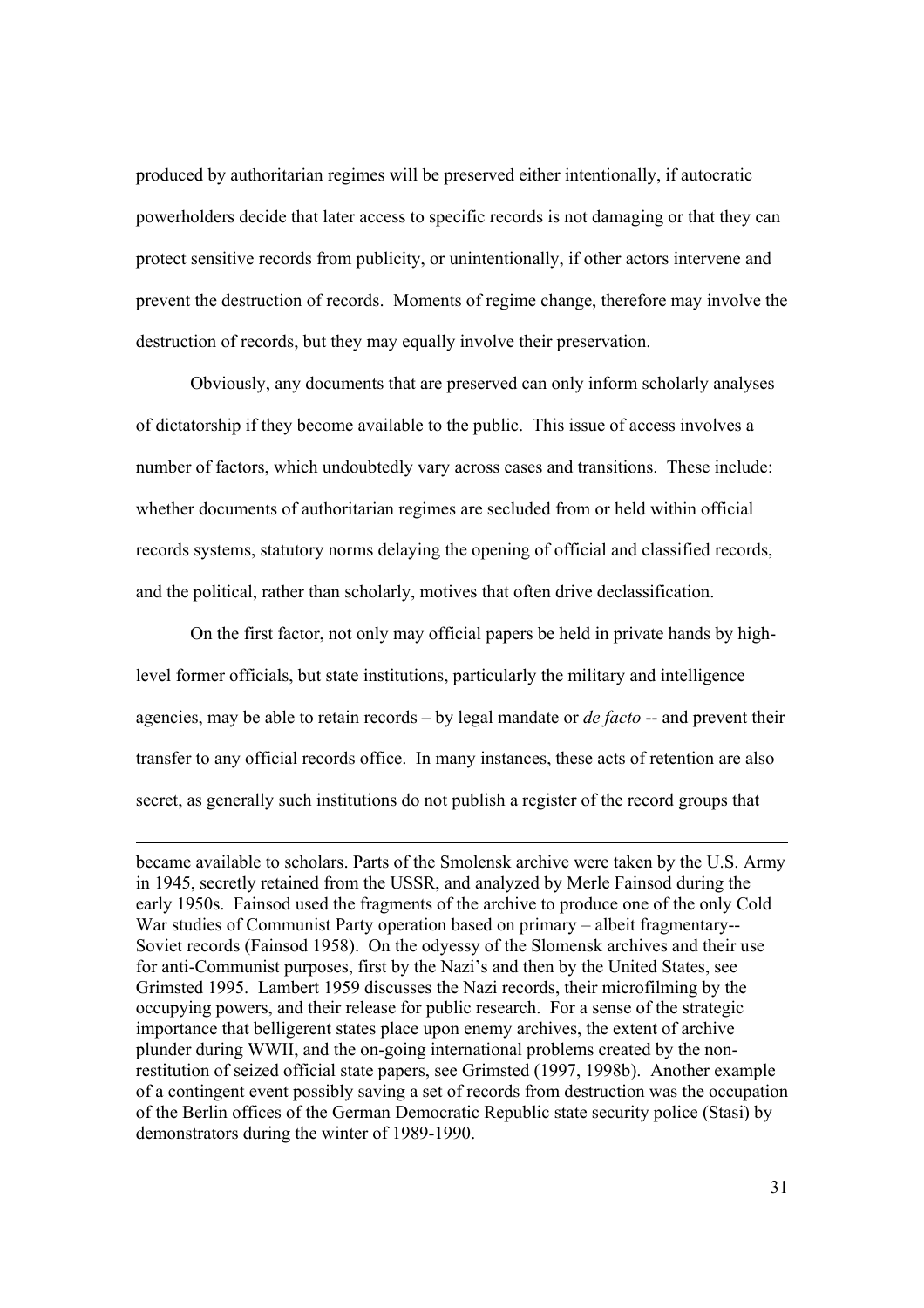they have retained or secluded.<sup>32</sup> When records are thus withheld, the public may naturally doubt that archives exist and records may be forthcoming, if at all, only once political conditions allow their contents to be effectively demanded in struggles to resolve ongoing legacies of dictatorship, such as the fate of the victims of repression.<sup>33</sup> Privatization of public papers, on the other hand, may be a double-edged sword: although the retention of papers by former officials produces gaps in the public record, under some circumstances scholars may have easier access to privately held papers and this access

may subsequently contribute to the same documents later becoming publicly available.<sup>34</sup>

In this regard, declassification and access to authoritarian records may have more

 $32$  As one analyst of British intelligence archives (Wark 1992, 196) notes, such procedures allow "departments to be secretive about their secret material." In Chile, for example, shortly after the 1988 plebiscite, the military junta enacted legislation that exempted military and military government records from standing procedures for archival of state records and authorized the armed forces to retain or dispose of these documents according to Ministry of Defense and institutional regulations (*Ley* 18771, *Diario Oficial*, 17 January 1989). Observers regularly cite this law as proof that the military destroyed all records pertaining to the military dictatorship. However, in fact we do not know how this authority was used, particularly as the holdings in the *Biblioteca del Congreso* disconfirm allegations of blanket destruction. To what extent records remain secluded within military installations is unknown.

<sup>&</sup>lt;sup>33</sup> The opening of military archives on repression in October 2004 became a major, ongoing political issue in Brazil, and to-date has involved the resignation of a Minister of Defense and legal conflicts pitting the executive and the judiciary. In Chile access to information held by the military regarding the fate of the disappeared has been a recurrent demand, which to-date has stopped at voluntary provision by the armed forces, most recently of mis-information by the Army. In South America, the opening of archives from the authoritarian period has been synonomous with the recovery of archives pertaining to the organization of repression.

<sup>&</sup>lt;sup>34</sup>This sequence access via privately-held papers followed by pressure for public access occured with the *Actas de la Honorable Junta de Gobierno*, the secret minutes of the Chlean military junta. In late 1992, after librarians at the *Biblioteca del Congreso Nacional* repeatedly denied holding these materials, this author was given access to these minutes by a retired, high-ranking military officer who held a set– by law, at least five copies of these documents were produced. Subsequently, the minutes became available at the library after scholars who had read my research pressured the Chilean Congress for access. As I discovered towards the end of my field research, the minutes had been held all along by the library (Barros 2002, 6-7).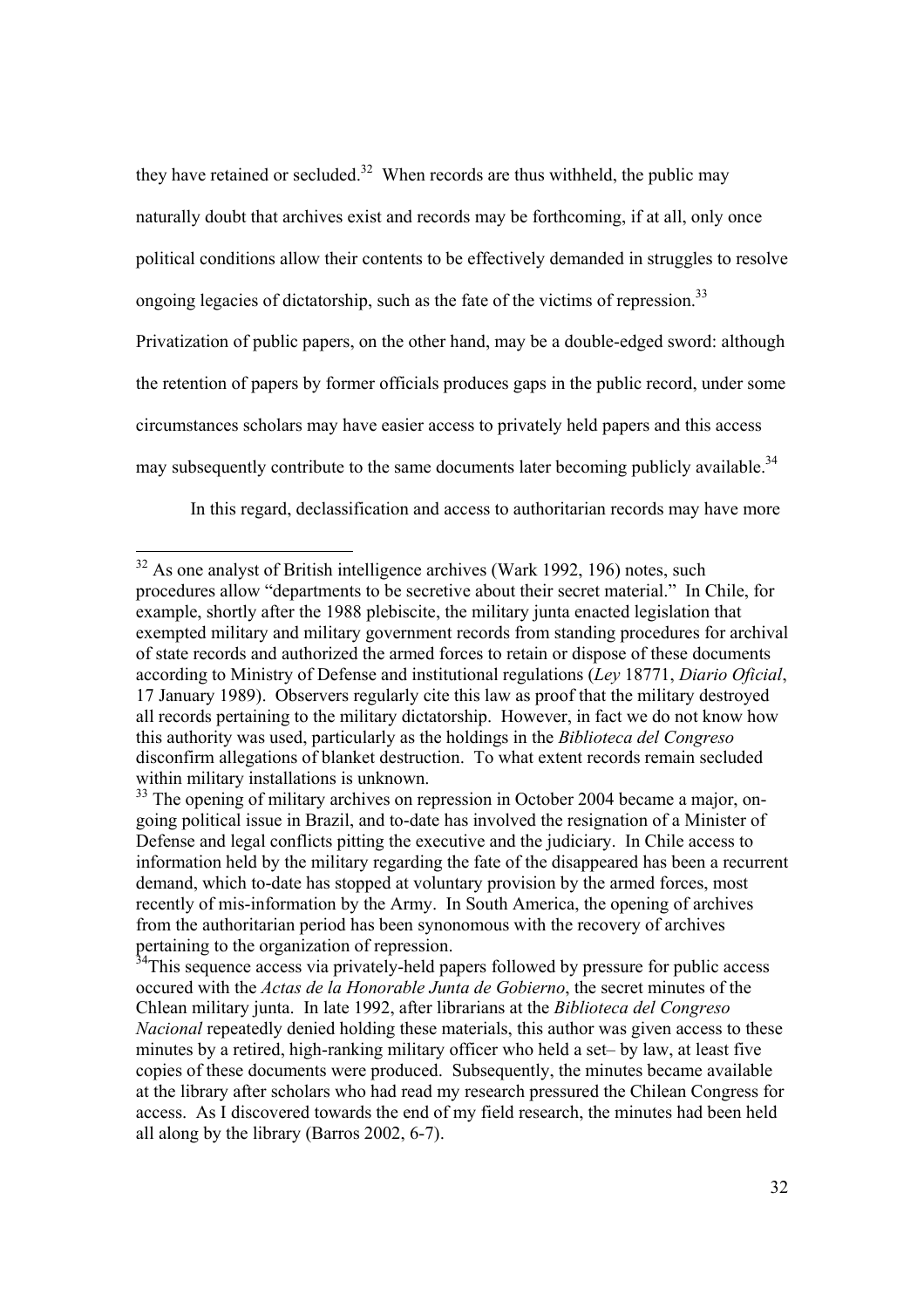to do with political factors following the termination of a dictatorship than with legal norms that regulate the number of years that secret documents are closed to the public. The most favorable circumstances, at least in the short run, for opening of authoritarian archives appear to be: first, that the institutions that provided the basis for authoritarian power be either destroyed or disorganized in the process of regime change; and, second, that the successor regime be strongly antagonistic to former authoritarian powerholders and see political or symbolic gain in exposing the "crimes" of the vanquished regime.

 This scenario, which might be termed "victor's access," appears to explain the considerable differences in post-authoritarian availability of archives separating the post-Soviet explosion of declassification and the extremely limited opening of archives after dictatorship in Latin America: Boris Yeltsin essentially nationalized the CPSU archive after outlawing the party in 1991 and selectively combed the archive to build his legal case against the CPSU, whereas no post-transition Latin American president has shown any comparable political interest—let alone the nerve—in similarly confiscating archives held by armed forces which, even when greatly weakened by military failure, as in Argentina, continued to stand as institutions with significant coercive capabilities.

 From a scholarly perspective, such politically-motivated declassification, though a bounty of riches in the short term, may not be ideal over the long run.<sup>35</sup> Nevertheless, there is no doubt that the early-1990's wave of declassification in Russia has allowed

<sup>&</sup>lt;sup>35</sup>Not only may "victor's access" disorganize archives, but once the immediate political interest wanes committment to declassification and financial support for archives may also subside. These vicissitudes can halt the opening of files and force archives to resort to fees and publishing agreements to stay afloat, both subordinate equal access and nonselective declassification to the imperatives of money. These issues are often raised in discussions of Russian declassification during the 1990s. See, for example, Grimsted 1998a and M. 1993. On the archives of other Eastern European communist parties, see van Rossun 1997.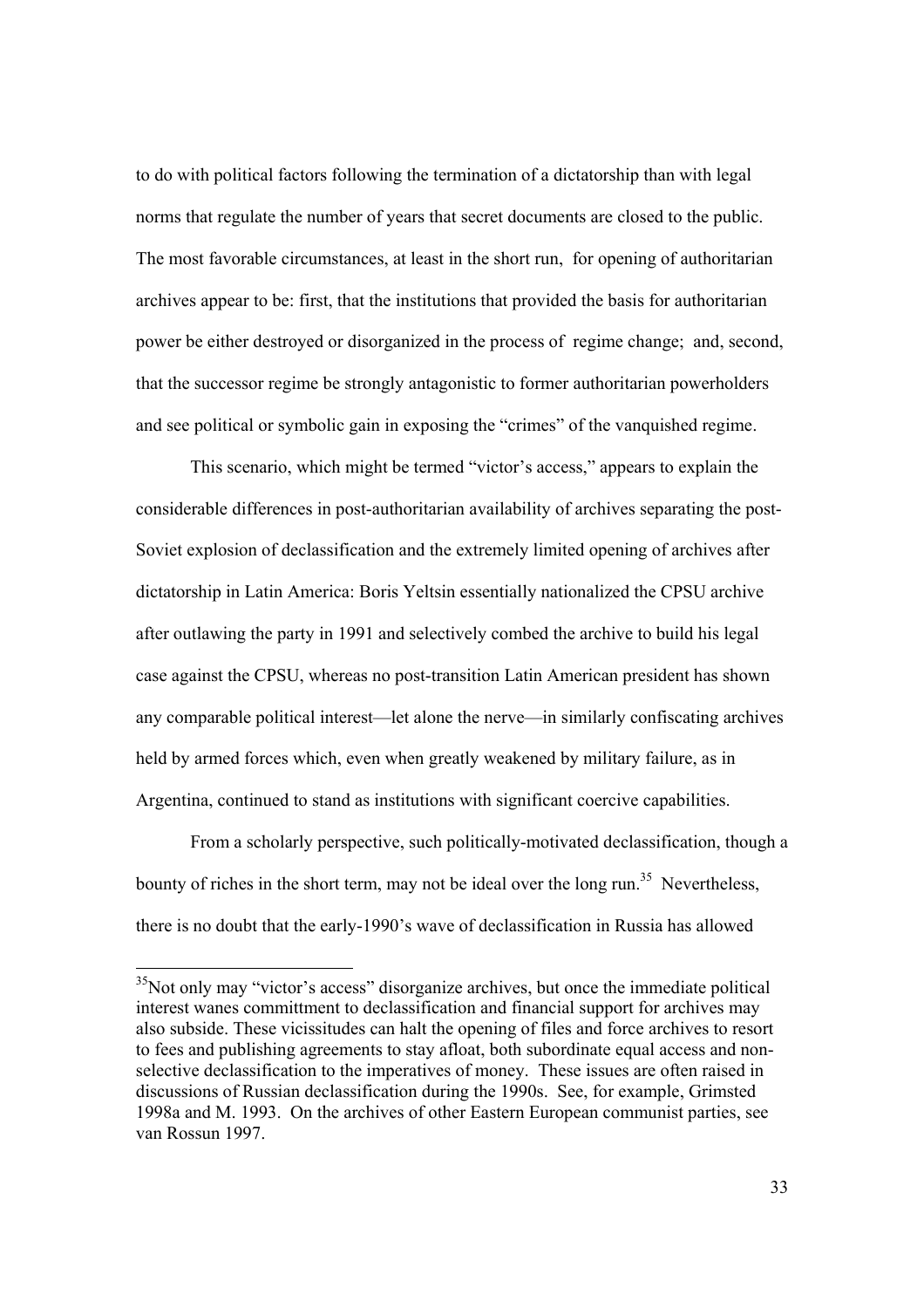scholars to study facets of Soviet politics and society that were unthinkable a decade before the dissolution of the Soviet Union.<sup>36</sup> In those cases where the institutions that controlled the authoritarian state survived the return to civilian rule, as in the Latin American military dictatorships, even two decades after the return to civilian rule no comparable opening of dictatorial state archives has occurred.

#### Conclusion

 Must we conclude, then, that the study of dictatorships, particularly the operation and constitution of their inner ruling circles, is blocked because the documentation necessary to penetrate beyond the veil of secrecy and appearances remains unavailable, especially for the Latin American cases? Must scholars renounce eventual access to the range of documentation that the Latin American militaries undoubtedly produced during their years in power?

 Although, the dramatic differences in the scope of declassification after regime change in Eastern Europe and the limited access to records in Latin America might suggest that an additional cost of negotiated transitions is the restriction of the historical record, such conclusions may be too hasty. First, contrary to commonsensical views that specific dictatorships did not produce records, this study has shown this notion to be untenable: rule, authoritarian or democratic, in modern societies produces records. Second, although it is also widely believed that Latin American military's destroyed their archives, recent conflicts in Brazil and Chile over access to military records regarding the victims of repression, as well as the availability in Chile of a significant part of the military junta's legislative archive and of archives relating to repression in Argentina,

<sup>&</sup>lt;sup>36</sup> For discussions of the impact of archival materials on recent Soviet studies, see Fitzpatrick 2004 and Kotkin 2002.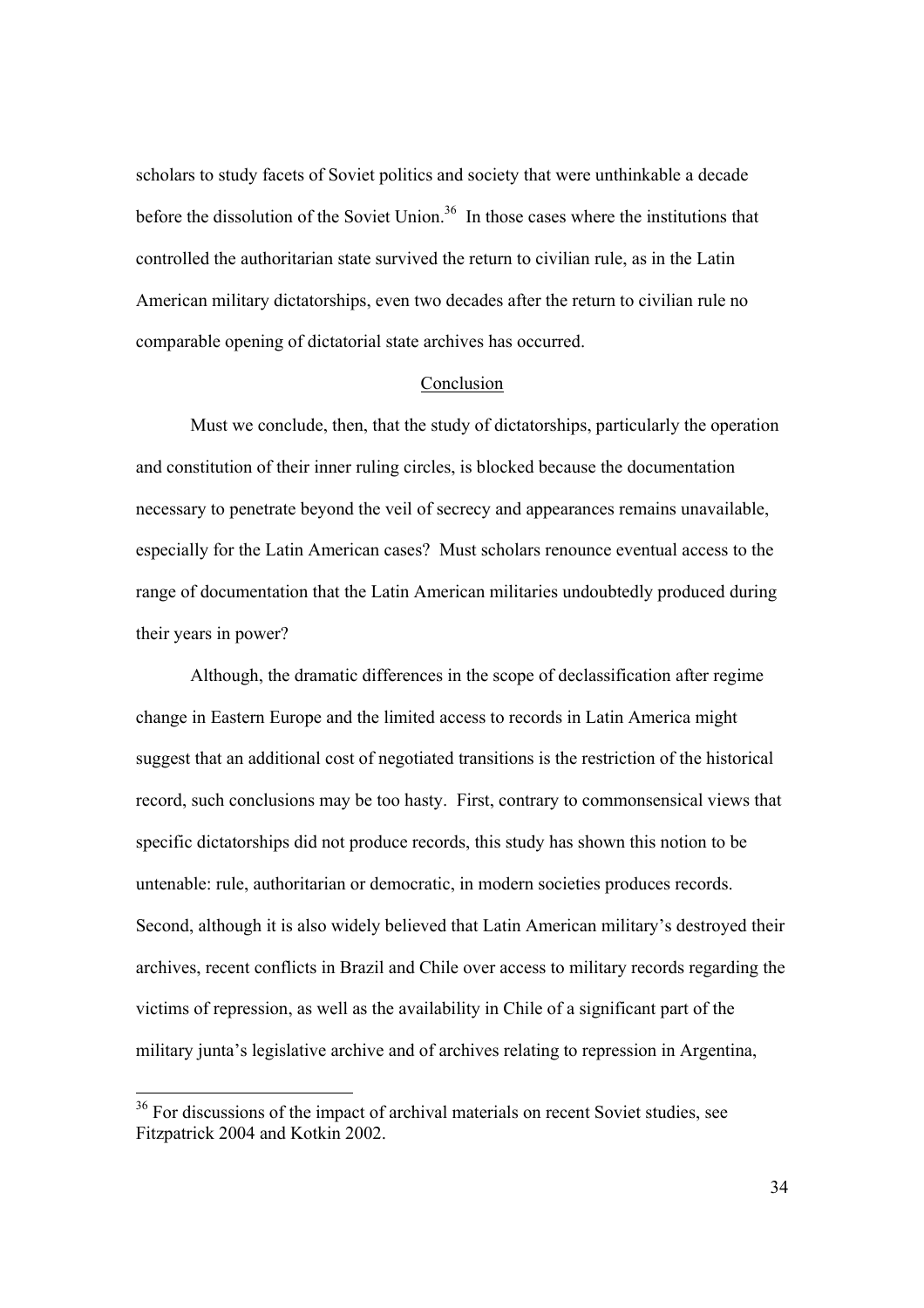Brazil, and Paraguay, suggest that the key problem may not be the destruction of records but the capacity of the military to seclude archives from official national archive systems.

 In this regard, again, secrecy shrouds our knowledge of what is missing – the extent to which documents were destroyed prior to transitions rather than hidden away by the military is a question we still cannot answer with any degree of certainty. Whether authoritarian records, particularly records pertaining to the fate of the disappeared, ever become a part of the public realm probably will turn on two factors: demands for the publicity of records and time. First, only as long as the recovery of military archives is a political issue is there any chance of their retrieval – so far only human right's organizations have raised this demand. Second, the passage of time ought to facilitate military acquiescence to transferring their archives to national archive systems. As successive retirements and promotions clean the ranks of officers and soldiers implicated in human rights abuses, officers in active service will increasingly have nothing to fear from publicity. If this is the case, time will have rendered the secret unnecessary for the armed forces as institutions.

 This effect of time also points to a paradox in the study of dictatorships. Dictatorships are most likely to be studied while they are in power, that is, when scholars have the least access to the documentation needed to make sense of internal power configurations. Perversely, once time may have eased the constraints blocking declassification and access, scholarly interest in dictatorship is likely to also have waned. Thus, authoritarian regime secrecy and disciplinary trends in political science contrive to make dictatorships poorly studied. The revival of interest in the comparative study of authoritarian regimes stands to benefit from confronting the many problems that stand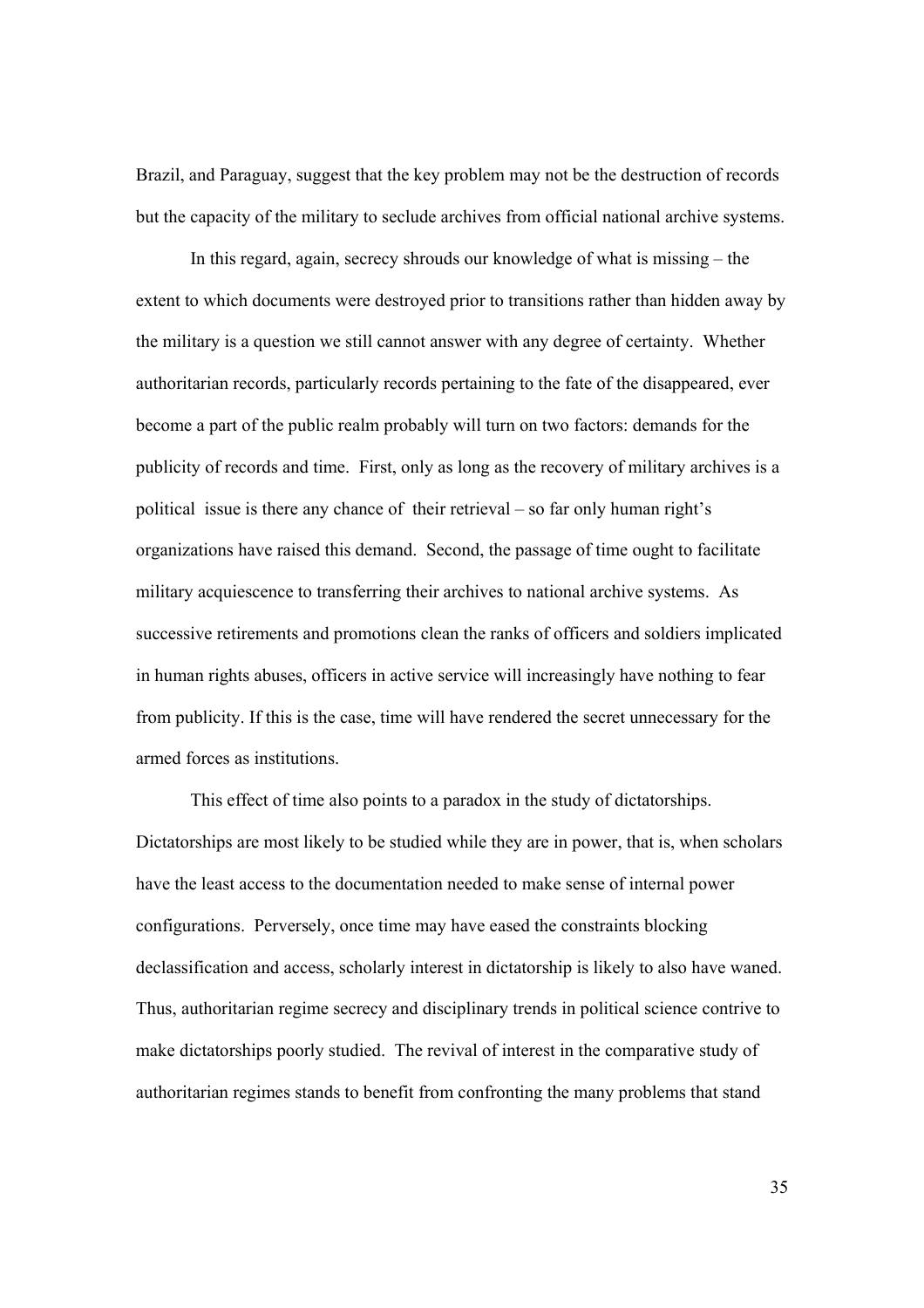before the study of regimes that don't want to be studied.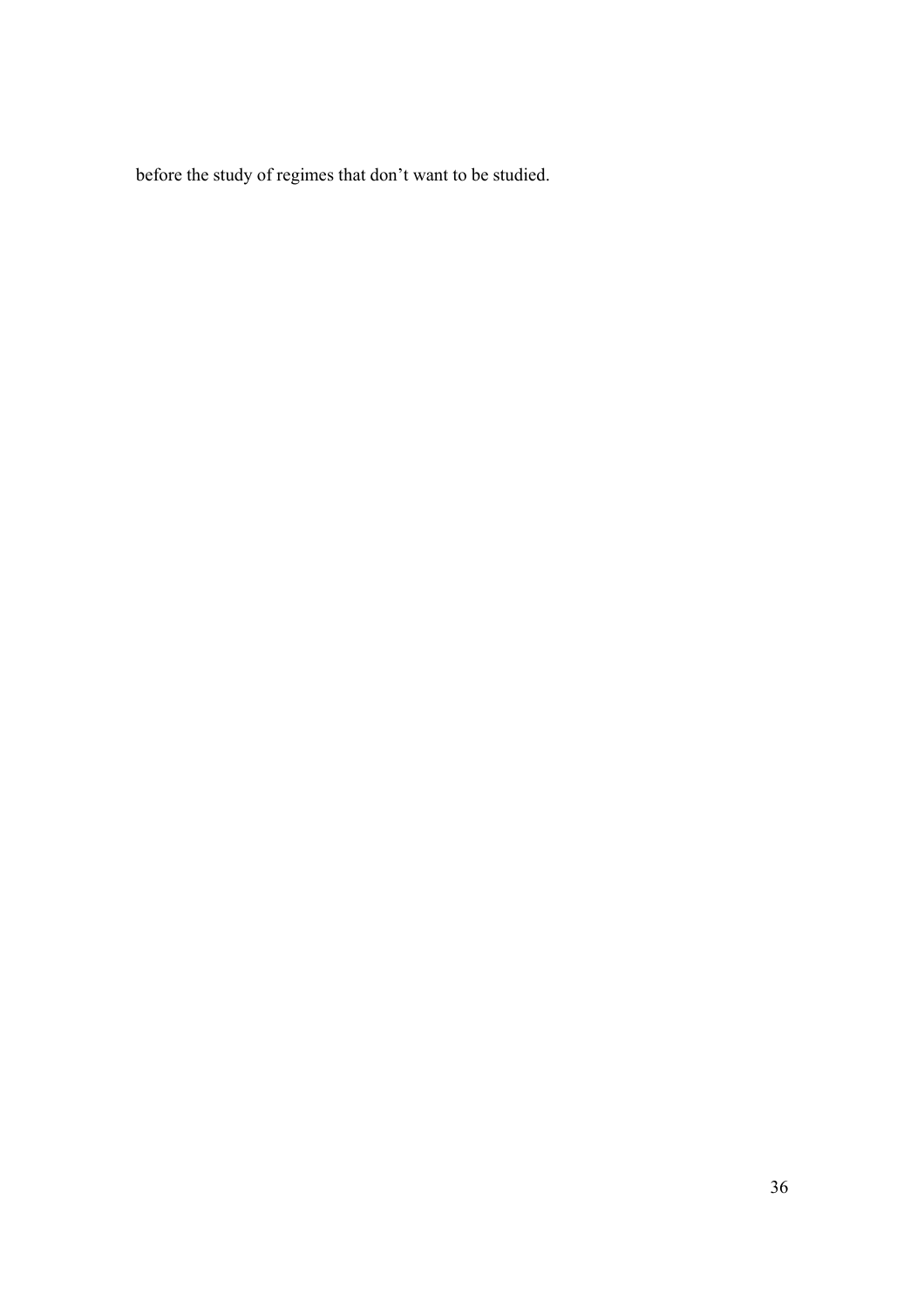#### **References**

- Arceneaux, Craig L. 2001. *Bounded Missions: Military Regimes and Democratization in the Southern Cone and Brazil*. University Park: Pennsylvania State University Press.
- Arriagada, Genaro H. 1985. *La Política Militar de Pinochet*. Santiago: n.p.
- Barros, Robert. 2002. *Constitutionalism and Dictatorship: Pinochet, the Junta, and the 1980 Constitution*. Cambridge: Cambridge University Press.
- Bobbio, Norberto. 1986. La democracia y el poder invisible. *El futuro de la democracia*. Mexico, D.F.: Fondo de Cultura Económica.
- Boron, Atilio. "El fascismo como categoria histórica: En torno del problema de las dictaturas en América Latina," *Revista Mexicana de Sociologia*, 2, April-June, 1977.
- Browning, Christopher R. 1992. *The Path to Genocide*. New York: Cambridge University Press.
- Collier, David, ed. 1979. *The New Authoritarianism in Latin America*. Princeton: Princeton University Press.
- Da Silva Catela, Ludmila. 2002. "Territorios de la memoria política. Los archivos de la represión en Brasil." *Los Archivos de la Repressión: Documentos, Memoria y Verdad*. Ludmila da Silva Catela and Elizabeth Jelin, editors. Buenos Aires: Siglo Veintiuno Argentina.
- Da Silva Catela, Ludmila and Elizabeth Jelin, eds. 2002. *Los Archivos de la Represión: Documentos, Memoria, y Verdad*. Buenos Aires: Siglo Veintiuno Argentina.
- Epstein, Catherine. 2004. The *Stasi:* New Research on the East German Ministry of State Security. *Kritika: Explorations in Russian and Eurasian History* 5 (2):321-348.
- Fainsod, Merle. 1958. *Smolensk under Soviet rule.* Cambridge: Harvard University Press.
- Feld, M.D. 1959. "Information and authority: the structure of military organization." *American Sociological Review* 24(1): 15-22.
- Finkel, Stuart. 2004. An Intensification of Vigilance: Recent Perspectives on the Institutional History of the Soviet Security Apparatus in the 1920s. *Kritika: Explorations in Russian and Eurasian History* 5 (2):299-320.
- Fitzpatrick, Sheila. 2004. Politics as practice: Thoughts on a new Soviet political history. *Kritika: Explorations in Russian and Eurasian History* 5 (1):27-54.
- Foucault, Michel. 1979. *Discipline and Punish: The Birth of the Prison*. Translated by Alan Sheridan. New York: Vintage.
- David-Fox, Michael and David Hoffman. 1996. "The Politburo Protocols, 1919-40." *The Russian Review* 55(1): 99-103.
- Geddes, Barbara. 1999. What do we know about democratization after twenty years? *Annual Review of Political Science* 2:115-44.
- Gerschenkron, Alexander. 1950. "A neglected source of economic information on Soviet Russia." *American Slavic and East European Review* 9(1): 1-19.

\_\_\_\_\_\_\_\_. 1960. Reflections on Soviet Novels. *World Politics* 12 (2):165-185.

- Gibbs, David N. 1995. "Secrecy and international relations." *Journal of Peace Research* 32(2): 213-228.
- González Vera, Myrian. 2002. "Los archivos del terror del Paraguay. La historia oculta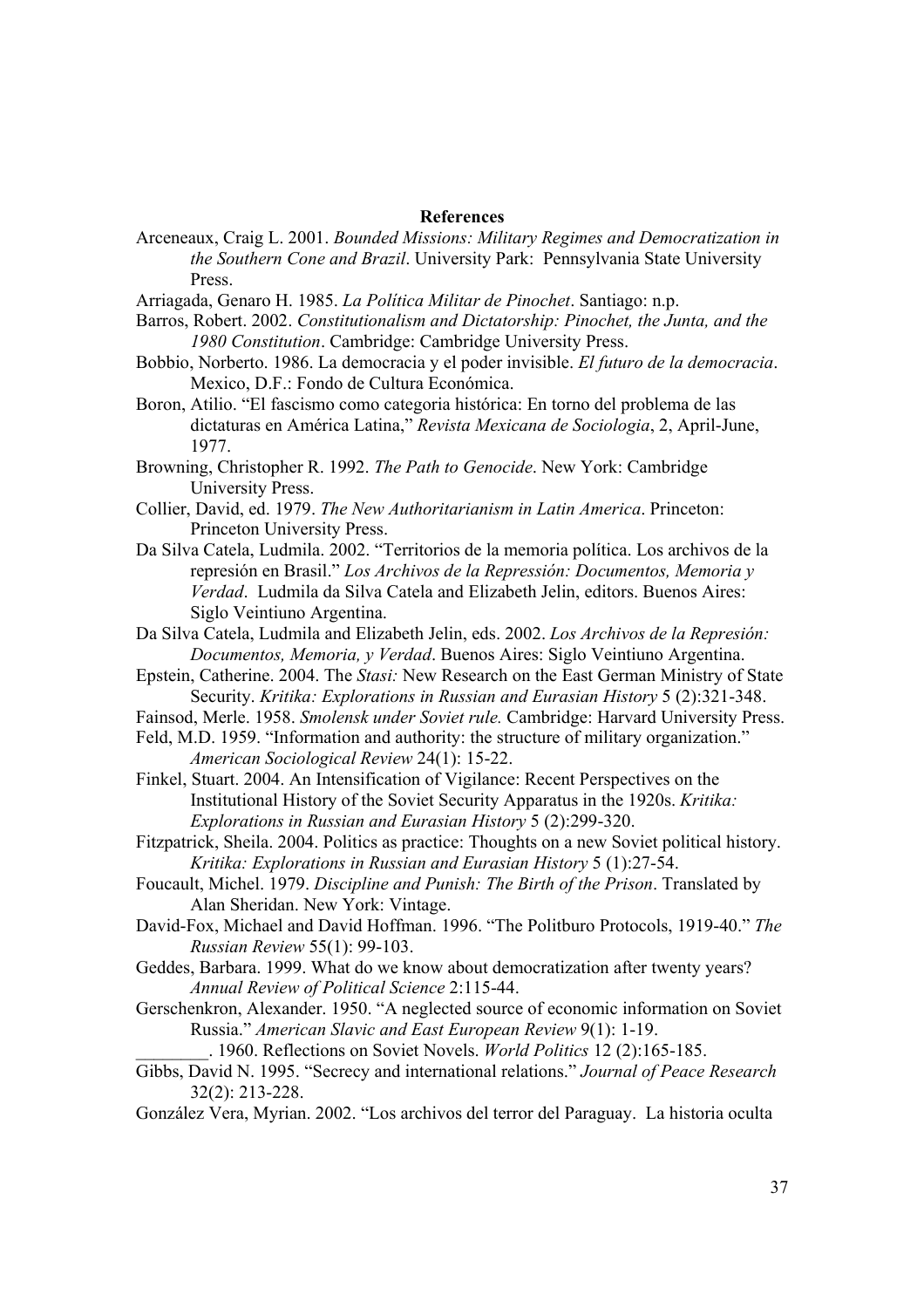de la represión." *Los Archivos de la Repressión: Documentos, Memoria y Verdad*. Ludmila da Silva Catela and Elizabeth Jelin, editors. Buenos Aires: Siglo Veintiuno Argentina**.**

- Grimsted, Patricia Kennedy. 1998a. "Archives of Russia seven years after: 'Purveyors of sensation'or 'Shadows cast to the Past'." Working Paper No. 20. Washington D.C.: Woodrow Wilson Center Cold War International History Project.
	- \_\_\_\_\_\_\_\_. 1998b. "'Trophy' archives and non-restitution: Russia's cultural 'Cold War' with the European Community." *Problems of Post-Communism* 45(3): 3-27.
	- \_\_\_\_\_\_\_\_. 1997. "Displaced archives and restitution problems on the eastern front in the aftermath of Word War II." *Contemporary European History* 6 (1): 24-72.
- \_\_\_\_\_\_\_\_. 1995. "The odyssey of the Smolensk party archive : Communist archives for the service of anti-communism." *The Carl Beck Papers,* No. 1201. Pittsburgh: Center for Russian and East European Studies, University of Pittsburgh.
- Howlett, Jana, Oleg Khlevniuk, Liudmila Kosheleva, Larisa Rogovaiaet. 1996. "The CPSU's top bodies under Stalin: Their operational records and structure of command." Working Paper No. 1, Centre for Russian and East European Studies, University of Toronto.
- Ivanova, Galina Mikhaæilovna. *Labor Camp Socialism: the Gulag in the Soviet Totalitarian System*. Translated by Carol Flath. Armonk, N.Y.: M.E. Sharpe.
- Kapuściński, Ryszard. 1989. *The Emperor: Downfall of an Autocrat*. New York: Vintage International.
- Kershaw, Ian. 1997. Working Towards the Führer': Reflections on the nature of the Hitler Dictatorship. In *Stalinism and Nazism: Dictatorships in Comparison*, edited by I. Kershaw and M. Lewin. Cambridge: Cambridge University Press.
- Kornbluh, Peter. 2003. "Opening up the files: Chile declassified." *NACLA Report on the Americas* 37(1): 25-31.
- Kotkin, Stephen. 2002. "The state—is it us? Memoirs, archives, and Kremlinologists." *The Russian Review* 61(1): 35-51.
- Lambert, Margaret. 1959. "Source materials made available to historical research as a result of World War II." *International Affairs* 35(2): 188-196.
- Linz, Juan. 1973. The future of an authoritarian situation or the institutionalization of an authoritarian regime: The case of Brazil. In *Authoritarian Brazil: Origins, Policies, and Future*, edited by A. Stepan. New Haven: Yale University Press.
- Lustick, Ian S. 1996. "History, historiography, and political science: Multiple historical records and the problem of selection bias." *American Political Science Review* 90(3): 605-618.
- M., E.D. 1993. "Research, ethics and the marketplace: The case of the Russian archives." *Slavic Review* 52(1): 87-89.
- Merridale, Catherine. 1996. "The 1937 census and the limits of Stalinist rule." *The Historical Journal* 39(1): 225-240.
- Mommsen, Hans. 1997. Cumulative radicalisation and progressive self-destruction as structural determinants of the Nazi dictatorship. In *Stalinism and Nazism: Dictatorships in Comparison*, edited by I. Kershaw and M. Lewin. Cambridge: Cambridge University Press.

Moulian, Tomás. 1997. *Chile Actual: Anatomía de un mito*. Santiago: LOM-ARCIS. O'Donnell, Guillermo. 1973. *Modernization and Bureaucratic-Authoritarianism: Studies*